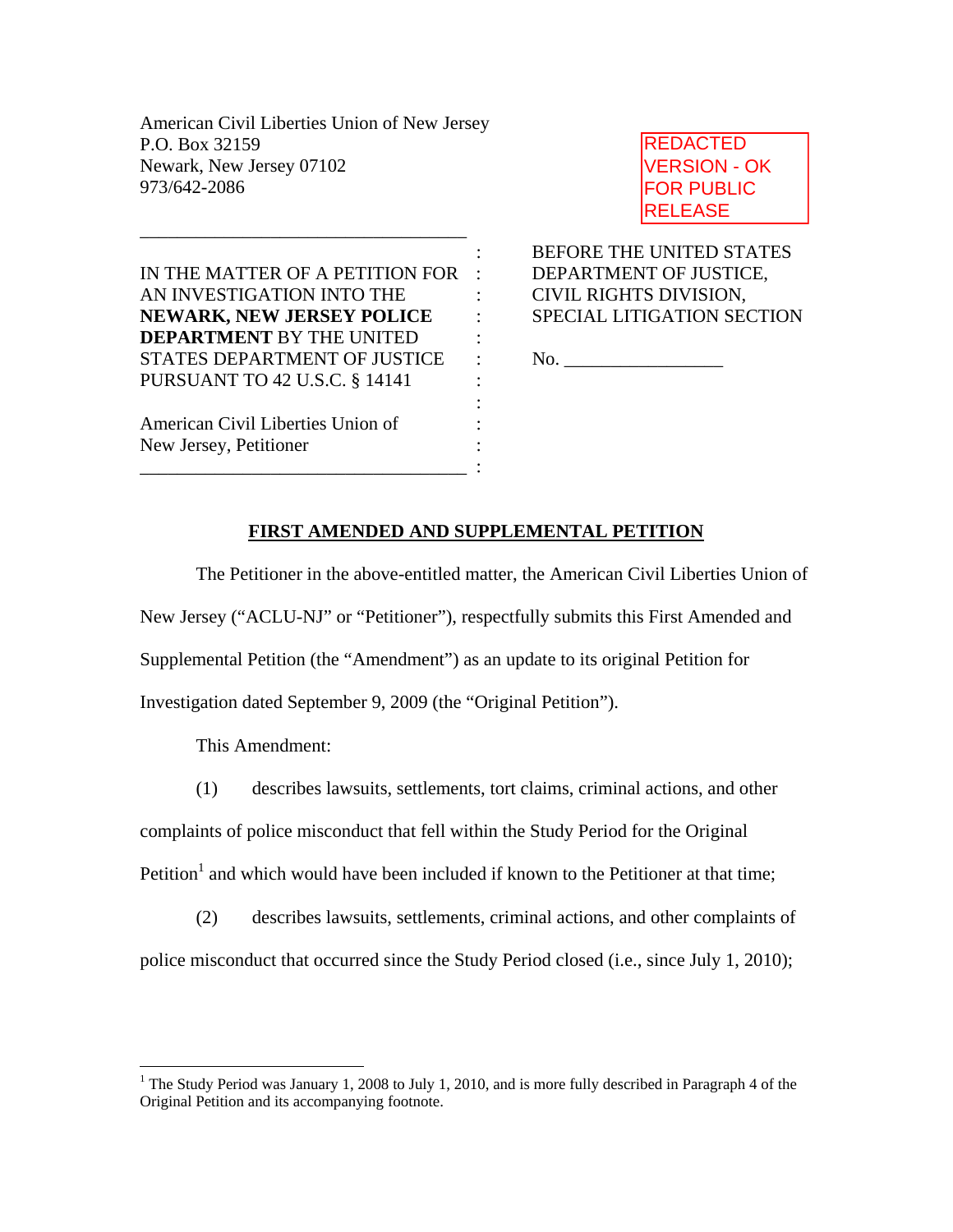(3) updates several matters known to have settled during the Study Period and described in the Original Petition, but where the settlement amount was not known;

(4) describes settlements or other resolutions of matters described in the Original Petition;

(5) updates any Tables from the Original Petition which are changed by this Amendment; and

(6) provides general updates on the matters described in the Original Petition.

 Petitioner avers that this amended and supplemental information enhances and supports the request in its original Petition for an investigation by the Special Litigation Section into the pattern and practice of violations of the Constitution and laws by the Newark Police Department ("NPD").

### **I. AMENDMENTS TO ORIGINAL PETITION2**

 6. Paragraph 6 is amended to state that the total number of identified complaints of police misconduct during the Study Period (Jan. 1, 2008 to July 1, 2010; *see also* footnote 1, supra), is as follows:

| Notices of tort claim for conduct Jan. 2008-April 2009, excluding those that       |  |
|------------------------------------------------------------------------------------|--|
| Other complaints of misconduct in the past $2\frac{1}{2}$ years not included above |  |

 $2$  Paragraphs in this section of the Amendment correspond to the paragraphs to be amended in the original petition. Paragraphs that need to be **added** to the Original Petition – covering matters that occurred within the Study Period, but of which Petitioner was unaware – are numbered with a capital letter following the paragraph number that corresponds to the place where the paragraph would have been placed in the Original Petition.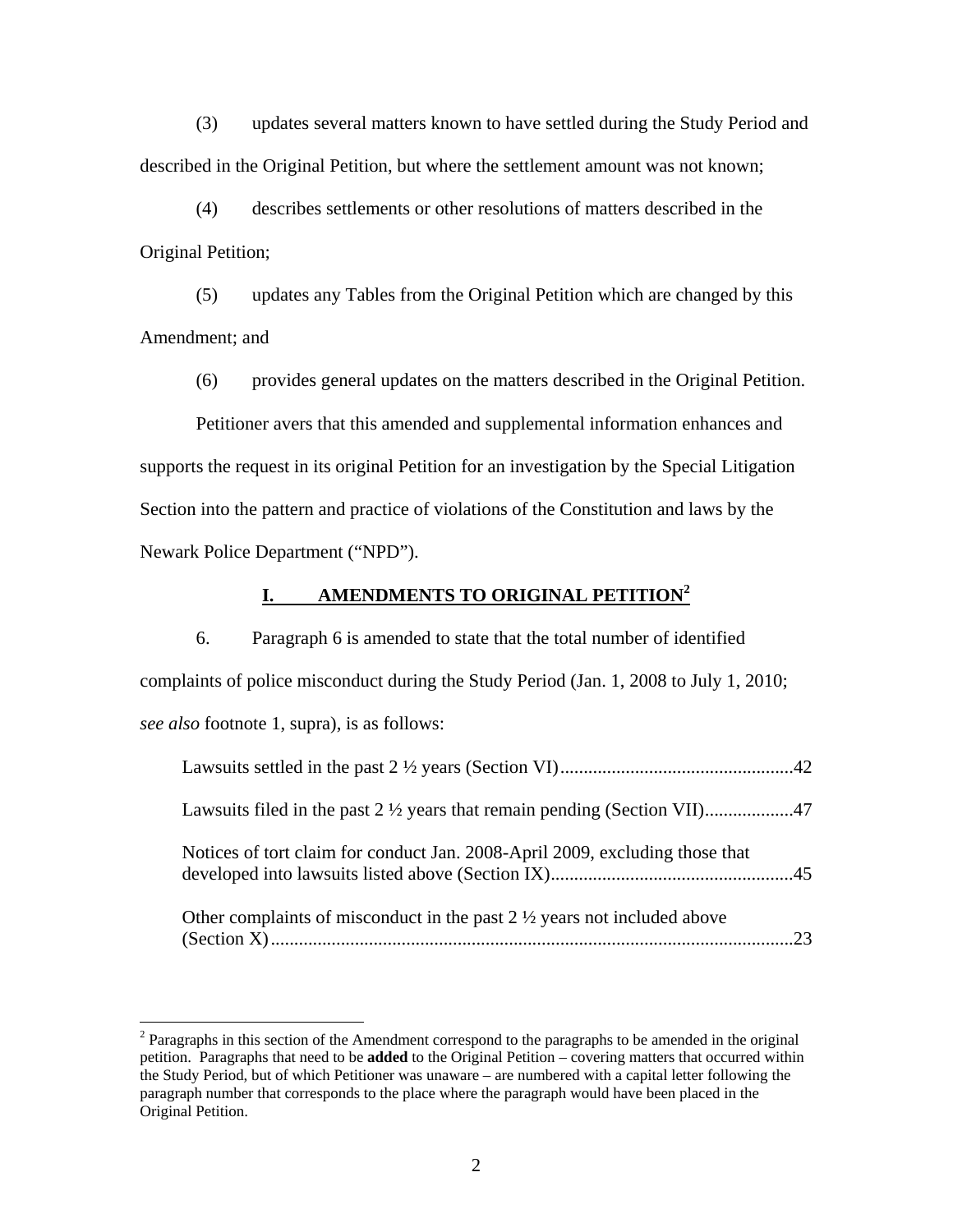Internal affairs complaints alleging excessive force, improper arrest entry, or search, or differential treatment filed in calendar 2008 and 2009 (Section XI)................. 261<sup>3</sup>

### **TOTAL IDENTIFIED MISCONDUCT COMPLAINTS DURING STUDY PERIOD.................................................................................................................418**

 7. Paragraph 7 of the Original Petition stated that there were 51 lawsuits filed against the NPD during the Study Period. Further research has shown that the number is actually **64 lawsuits** filed during that period, and Paragraph 7 is amended accordingly. Of these suits, 38 involved claims of unconstitutional searches and seizures, excessive force, false arrest, and other wrongful acts, and 6 involved claims of negligence, most commonly in vehicular operations. In addition, 20 of these suits involved wrongful treatment of NPD employees by their superiors. Petitioner knows of three other suits filed from the close of the Study Period through the date of this Amendment.

 8. Paragraph 8 is amended to state that the total cost to resolve claims against the NPD during the Study Period was \$4,850,327: \$2,102,117 covering 29 lawsuits brought by citizens (not 26 as first thought), and \$ 2,748,210, covering 13 lawsuits brought by employees (not 12 as first thought). These amounts do not include internal costs or significant costs paid by the City for outside counsel. Furthermore, from the close of the Study Period through the date of this Amendment, Petitioner is aware of the settlement of one additional lawsuit, alleging false arrest and malicious prosecution, in the amount of \$300,000 (see the description of the Ramon Guzman matter on page 17 of this Amendment).

<sup>&</sup>lt;sup>3</sup> Because of the secrecy afforded to internal affairs complaints by the NPD, Petitioner does not know the names of these complainants. Accordingly, some of the 261 internal affairs complaints may be duplicative of the identified lawsuits, tort claims, or other complaints. However, IA statistics are only released once annually, after the close of the calendar year. Therefore, this number excludes any IA cases filed and/or disposed of in calendar 2010.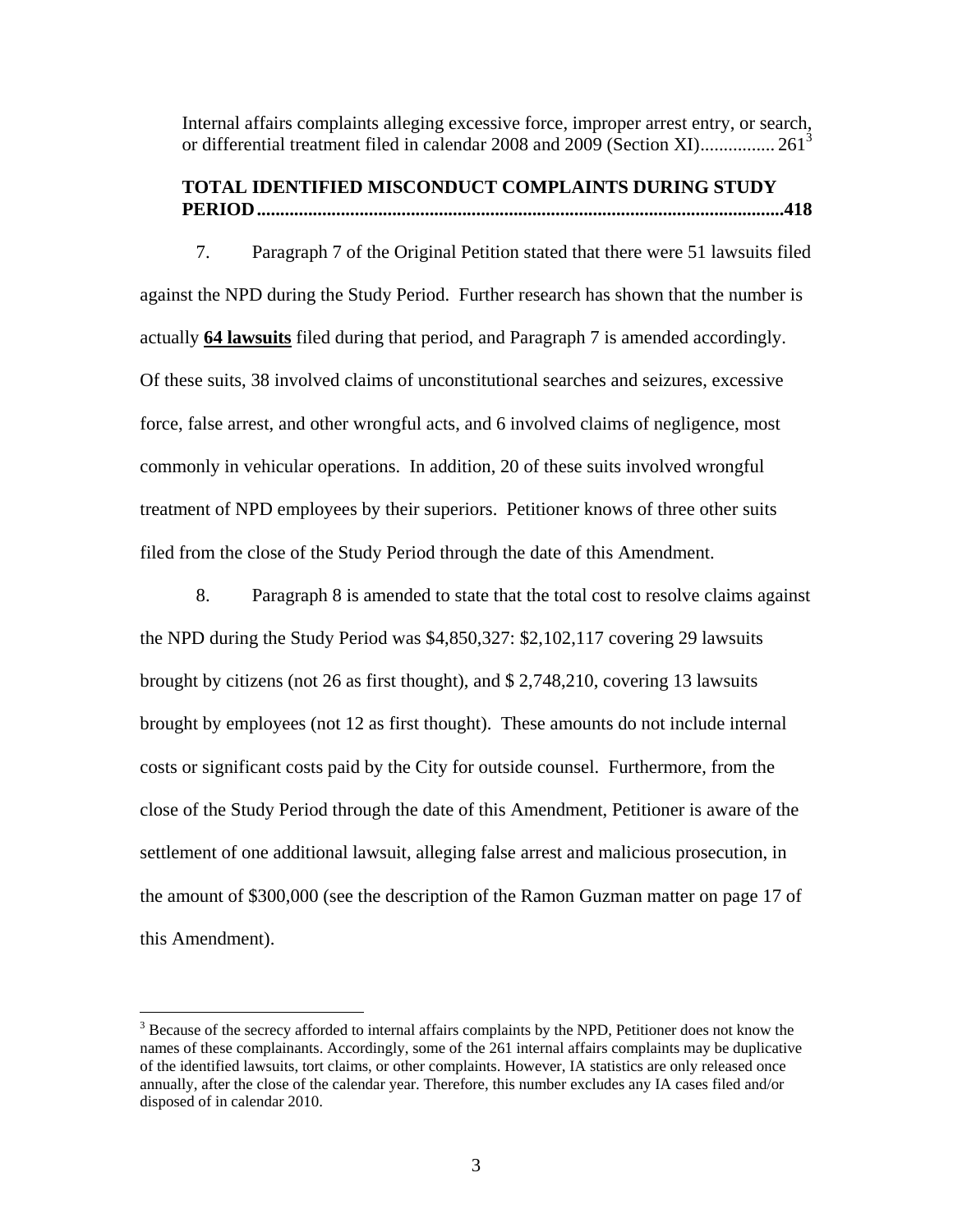9. Paragraph 9 is revised to read that there were at least **14** NPD officers charged with, or tried for, felony criminal activity within the Study Period. Furthermore, from the close of the Study Period through the date of this Amendment, Petitioner is aware of two additional NPD officers charged with felony criminal activity namely, tax evasion (see the description of these matters on page 18 of this Amendment).

 11. Because the City has not cooperated with Petitioner and has engaged in unreasonable delays to Petitioner's public records requests, Petitioner has no new information regarding tort claims which were summarized in Paragraph 11 of the Original Petition. Specifically, on September 24, 2010, Petitioner made a request for additional tort claims notices filed with the City since April 2010. On October 20, 2010, the City replied that it "required additional time" to collect this information, and that it anticipated providing a response on November 24, 2010. (Under state law, records requests are normally to be filled within seven business days). Petitioner will update this information as needed.

 16. Paragraph 16 is amended to read that Petitioner became aware of 23 other instances of excessive force, false arrests, or other misconduct not otherwise covered in the Petition or this Amendment (hereinafter, "Other Incidents"), that occurred within the Study Period. Furthermore, from the close of the Study Period through the date of this Amendment, Petitioner is aware of two additional substantial complaints, including one for wrongful death.

 42-43. Regarding Paragraph 42-43, to more fully illustrate the inadequacy of the NPD's reform process, Petitioner has previously provided the Special Litigation Section with the NPD's "Community Relations Strategy" that was publicly distributed on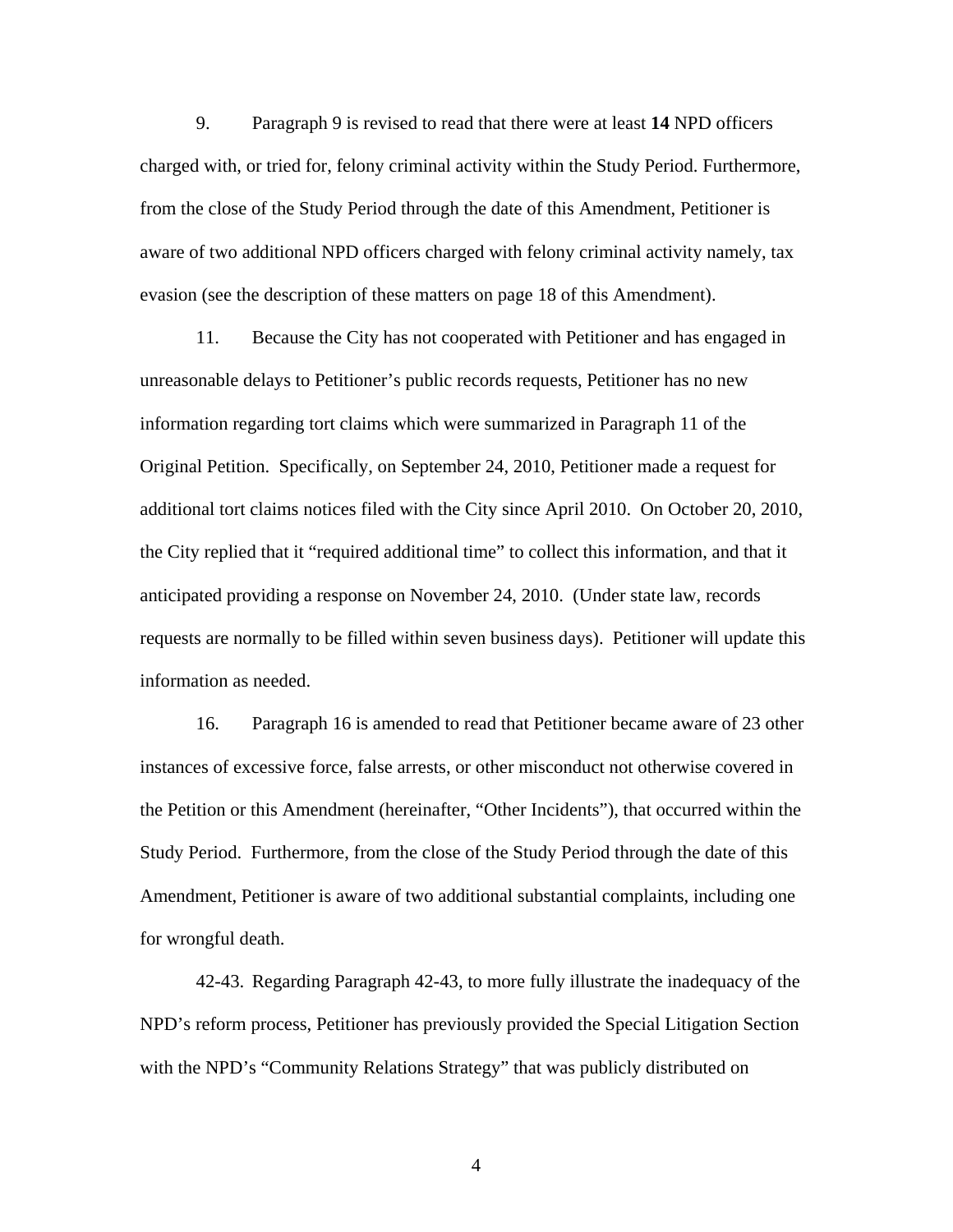September 28, 2010. Of particular concern, the NPD represented that it has a "performance monitoring" (early warning) system in place. However, it has been placed on hold while the police officers' Union grieves the matter. Apparently, management has identified officers targeted for Levels I, II and III of monitoring, but they are not actually supervising them as contemplated because of the pending grievance. As such, NPD actually does not have a meaningful performance monitoring system in place. Moreover, as stated in the Original Petition, the performance monitoring system still omits various key trigger events, making the system ineffectual even if it had been implemented.

 50A. (New matter – Civil Settlement prior to end of Study Period). **False Arrest/Settlement/June 2010/\$7,500.** On January 14, 2005, unknown NPD officers stopped Carlos Cruz for a motor vehicle violation. Thereafter, they arrested him for an arrest warrant issued out of Colorado, even though the warrant did not match, and was not for, Mr. Cruz. He remained in the custody of the NPD, and ultimately the Essex County jail, for three days until he was released. Mr. Cruz brought suit (No. ESX-L-1281-07) and on June 17, 2010, the case was settled for a \$7,500.00 payment.

53A. (Civil Settlement prior to end of Study Period – originally listed as pending). **Excessive Force and LGBT Discrimination/Settlement/May 2010/\$ Unknown.** The civil action described in paragraph 120 of the Original Petition, Caraballo v. Newark Police Department, which included claims for excessive force and LGBT discrimination, was reported as settled on May 11, 2010. The settlement amount is unknown.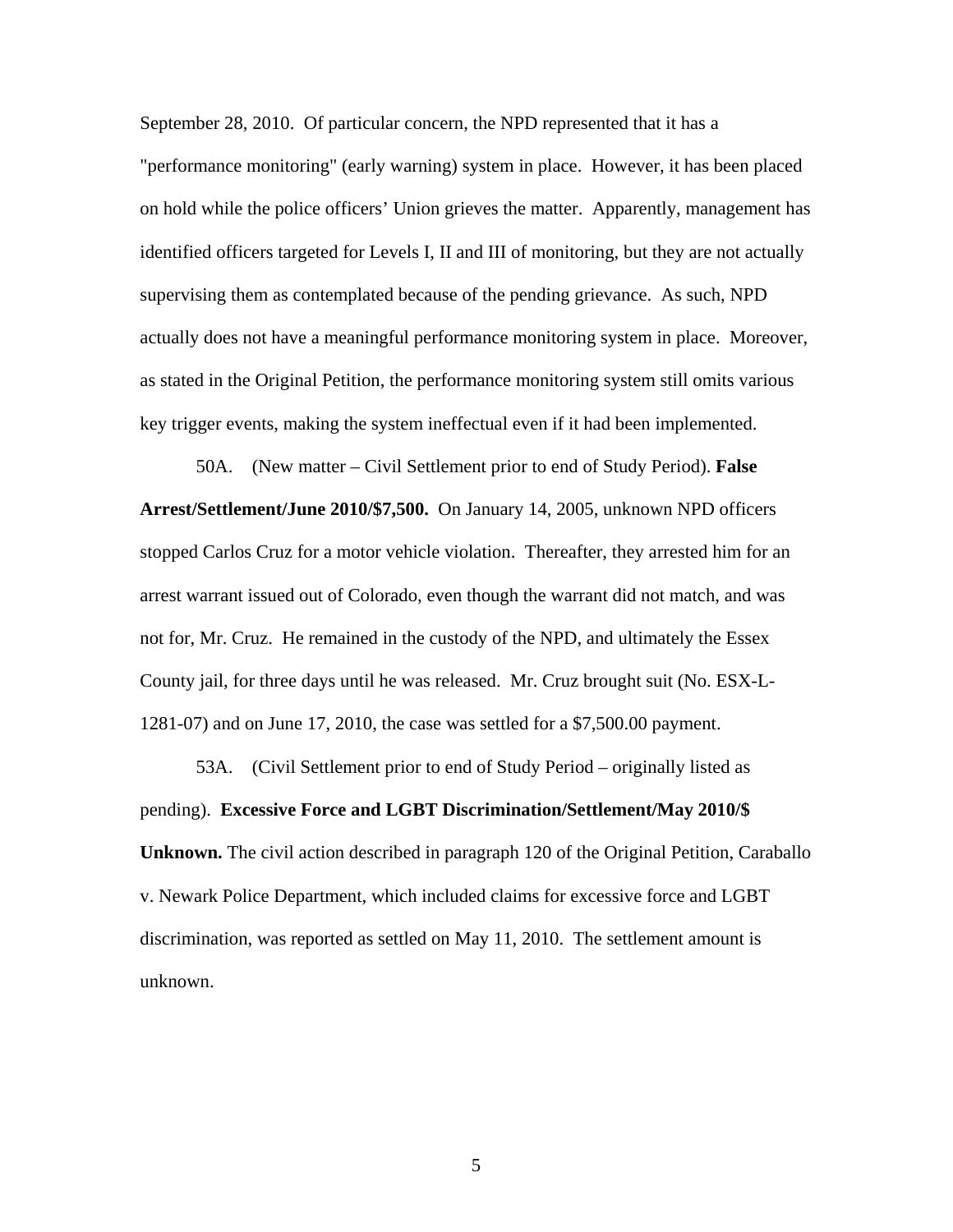56. (Settlement amount now known – was previously listed as unknown). The civil action described in this paragraph (Kevin Hill, plaintiff), was settled on June 17, 2010, for the sum of \$12,000.00.

 62. (Settlement amount now known – was previously listed as unknown). The civil action described in this paragraph (Kenyetta Nevous, plaintiff), was settled on June 17, 2010, for the sum of \$21,000.00.

65A. (Civil Settlement prior to end of Study Period – originally listed as pending). **False Arrest/Settlement/April 2009/ \$15,000.** Felix Brenya claims in a state lawsuit (No. ESX-L-399-09) that on January 15, 2007, NPD officers Elizabeth Malave and J. Reyes arrested him without probable cause. The charges against him were dismissed on the motion of the municipal prosecutor. The case settled in April 2009 for \$15,000.

 66. (Settlement amount now known – was previously listed as unknown). The civil action described in this paragraph (Elvin Serrano, plaintiff), was settled on June 17, 2010, for the sum of \$5,000.00.

 85A. (New matter - Civil Settlement prior to end of Study Period). **Unpaid compensation/Court order/May 2009/\$56,707.** An NPD sergeant, Joseph Farina, retired from the NPD sometime before March 2008 and elected to be paid his "compensatory time" in a lump sum at retirement. He claimed he was owed \$231,011. The City only paid him \$176,304.20, and on February 17, 2009, the Superior Officers Association (Farina's union), sued the NPD (No. ESX-L-1471-09) on Farina's behalf, seeking the remainder due, of \$54,707.15. On May 15, 2009, the Court ordered payment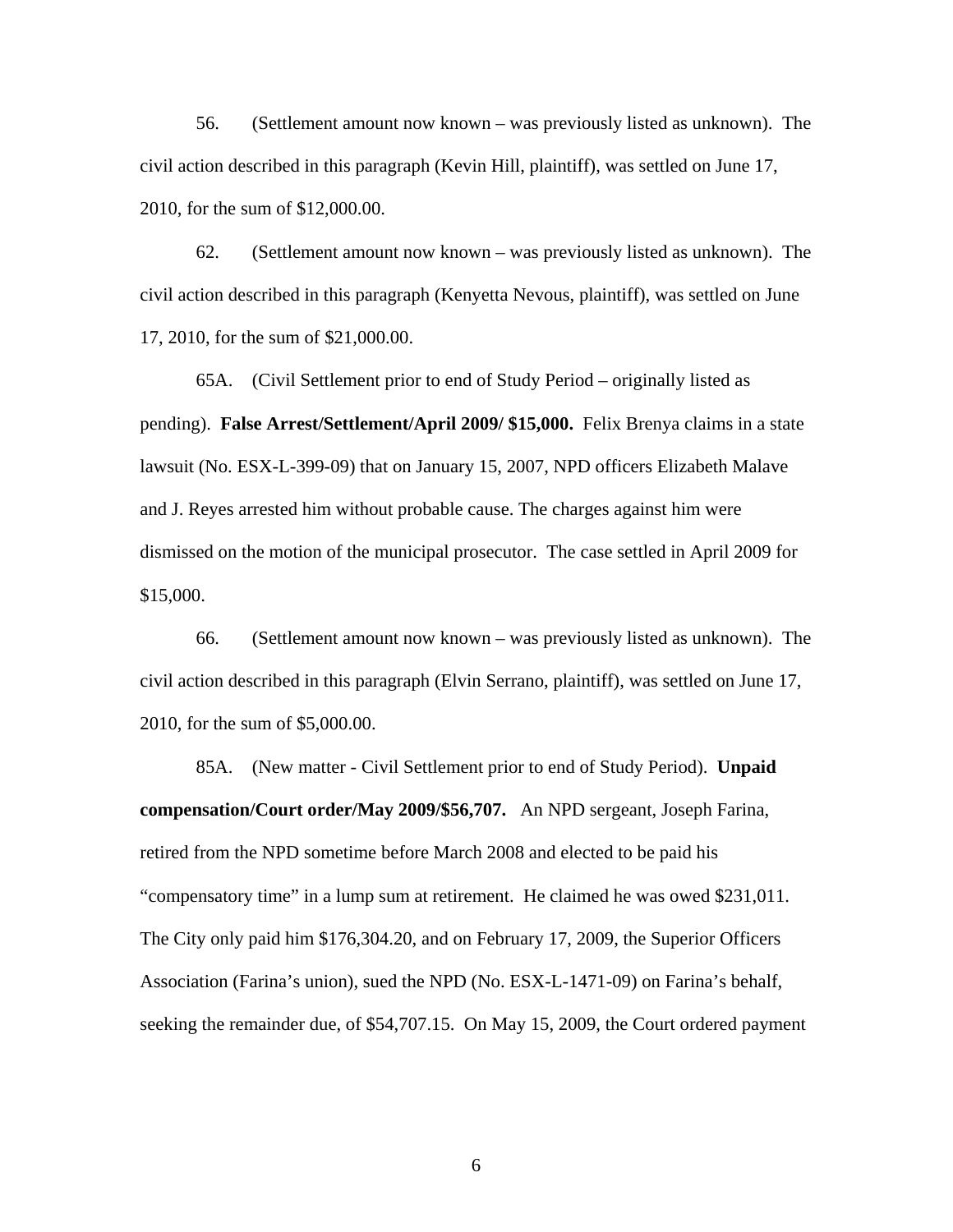of that amount, and directed the NPD to pay within 30 days. When they failed to do so, the Court assessed an additional \$2,000 in attorney's fees on the City.

95A. (New matter – Civil Action filed prior to end of Study Period). **Improper Conduct and Assault/Litigation filed/May 2010.** On or about May 14, 2010, Sheila Robinson filed a pro se complaint in district court (No. 10-cv-2491) alleging that the NPD falsely arrested her on certain charges in February 2010, and pulled up her shirt to expose her in front of their co-workers. On another date in May 2010, Robinson alleges that NPD officers committed an aggravated assault on her. On September 29, 2010, the Complaint was dismissed without prejudice, and with leave to replead, for procedural irregularities.

95B. (Civil Action filed prior to end of Study Period – originally listed as tort claim). **Excessive Force and False Arrest/Litigation Filed/May 2010.** In January 2009, Sharon Webb was assaulted at her home by NPD officer Doris Gonzalez. To cover up the wrongful assault on Webb, Gonzalez filed charges against Webb alleging aggravated assault on a police officer, resisting arrest, and obstructing the administration of law. The indictable charges were dismissed by the Essex County prosecutor in January 2010. Webb filed suit (No. ESX-L-4842-10) on May 25, 2010, and the case remains pending.

 95C. (New matter - Civil Action filed prior to end of Study Period). **Improper Conduct/Litigation filed/April 2010.** On May 2, 2008, Kelvin Nurse was operating a motor vehicle in Newark when the occupants of an adjoining vehicle began mouthing and gesturing to him; Nurse returned the gestures and, when the driver of the other vehicle jumped out of it, Nurse drove away. The other vehicle, which turned out to be an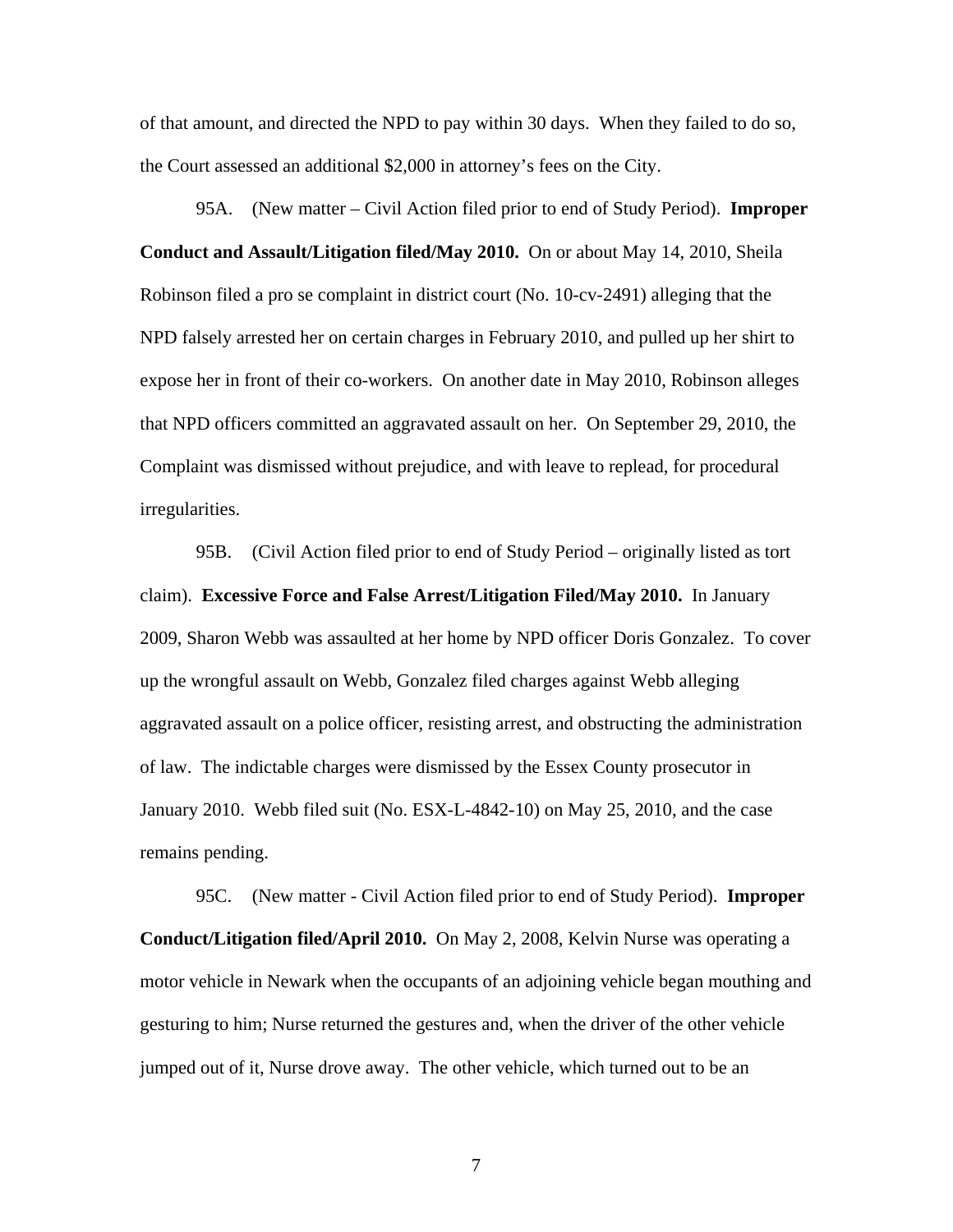unmarked police car, then pursued him. Nurse immediately pulled over, and one of the occupants exited the unmarked police vehicle, pointed his gun at Nurse, saying "Do you want to die today? I'll kill you." Nurse was then issued traffic summonses by the other officer in the unmarked vehicle, and was released. On April 23, 2010, Nurse sued the NPD and the unnamed officers (No. ESX-L-3461-10); the case remains pending.

 95D. (New matter - Civil Action filed prior to end of Study Period). **Excessive Force/Litigation Filed/April 2010.** On April 9, 2008, Beulah Barnes was lawfully in her home at  $\mathsf{REDACTED}$  when NPD officers Phillip Turzani,<sup>4</sup> Michael Giordano<sup>5</sup> and Louis Weber attempted to arrest Barnes' son. The officers were in plain clothes and did not identify themselves as police officers. Believing that the men were unlawfully assaulting her son, Barnes requested that they stop, but the police assaulted her instead, leaving her with permanent injuries. On April 8, 2010, Barnes filed suit (No. ESX-L-2997-10); the case remains pending.

95E. (Civil Action filed prior to end of Study Period – originally listed as tort claim). **False Arrest and Malicious Prosecution/Litigation filed/April 2010.** On February 24, 2009, Curtis Clemons was arrested and charged with loitering and obstructing at  $REDACTED$ . The charges were false, and were filed maliciously, and the Newark municipal court dismissed the charges. On April 14, 2010, Clemons filed a civil suit (No. ESX-L-3193-10) over these allegations, naming the NPD and an Officer Holland as defendants. Clemons' attorney has complained that the "City of

<sup>&</sup>lt;sup>4</sup> Turzani was the subject of various complaints set forth in Paragraphs 110, 118, 160 and 162 of the Original Petition.

 $<sup>5</sup>$  Giordano was the subject of a complaint set forth in Paragraph 160 of the Original Petition.</sup>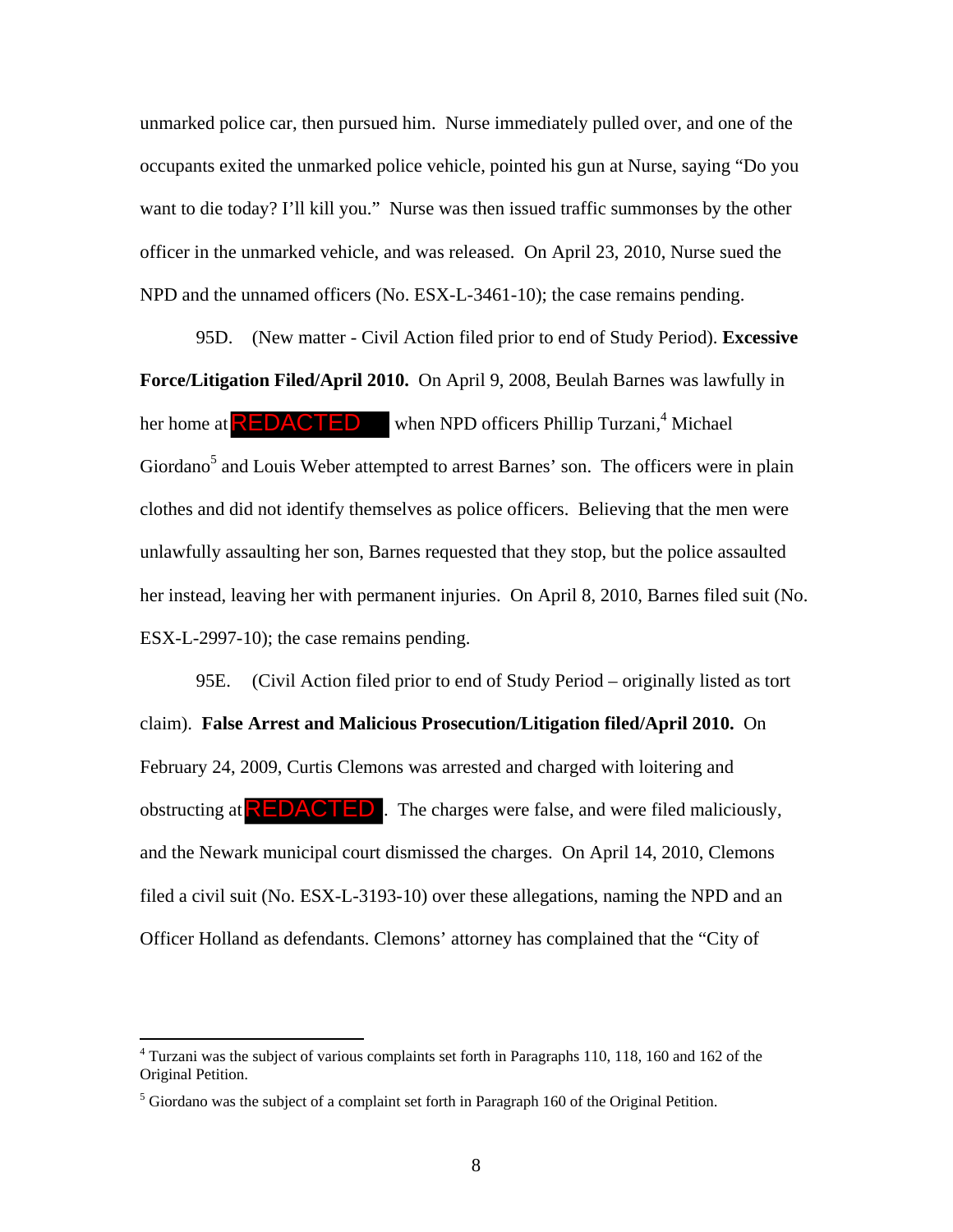Newark refuses to accept service for officers," thus obstructing the case from being decided by the courts.

98. The auto accident described in Paragraph 98 has resulted in a second lawsuit against NPD Captain Felipe Gonzalez. In a matter filed February 5, 2010 (ESX-L-1333-10), another injured plaintiff, Tanashia Loyal, alleges negligence by Gonzalez.

98A. (New matter - Civil Action filed prior to end of Study Period).

**Negligence/ Litigation filed/January 2010.** While living in Newark, **REDACTED** was subjected to domestic violence and harassment by a resident of the rooming house she shared with the assailant. When she reported this, the police responded but failed to arrest or otherwise remove the assailant. Later that morning, after the police had left, the assailant again attacked her and raped her. At this point, the police arrived again and arrested the assailant. **REDACTED** alleges that the NPD officers were negligent in not arresting or removing the assailant after the first event, and that but for their negligence, she would not have been assaulted and raped later that day. Her lawsuit (No. ESX-L-2911-10; prior to venue transfer BER-L-345-10) remains pending.

99A. (New matter - Civil Action filed prior to end of Study Period). **Death in Custody/Litigation filed/December 2009.** On February 13, 2009, Steven Vierra was shot once in the back of the head and twice in the back by NPD officers Johnny Faulkner and Louis Weber, who then intentionally fled the scene, leaving Vierra bleeding to death on the sidewalk. The NPD failed to conduct a crime-scene investigation until the following morning, while the scene of shooting was left unsecured. In a pending case (No. 09-cv-6464), Vierra's sister and children accuse the NPD of intentionally causing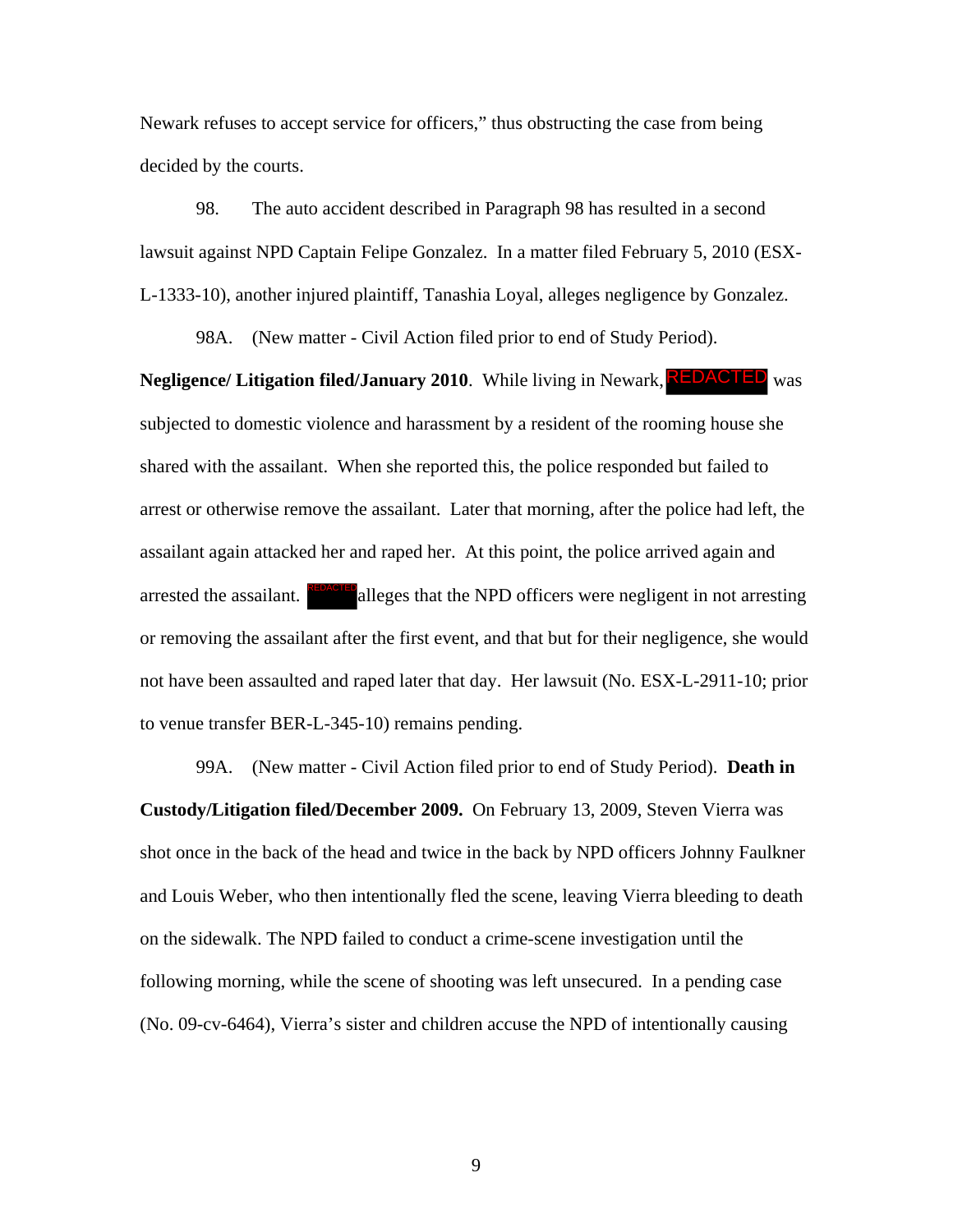his death and then covering up the circumstances of the death. The case remains pending.

103. The docket number of this case pending in U.S. District Court (Quodomine v. City of Newark) was listed incorrectly. The correct docket number is 09 cv-5396.

108. Due to the out-of-state incarceration of one of the plaintiffs in this case, the District Court administratively dismissed this matter (Harrison v. City of Newark) on June 14, 2010, with leave to reopen the case by July 2011.

 112. The civil action described in this paragraph (Brenya v. City of Newark) was settled on April 3, 2009, for the sum of \$15,000.00. *See* paragraph 65A above.

 120. The civil action described in this paragraph (Caraballo v. Newark Police Dept.) was reported as settled in a district court filing made May 11, 2010. *See* paragraph 53A above. The settlement amount is unknown.

 121. Regarding the lawsuit described at Paragraph 121 (William Thompson), the District Court dismissed the complaint of the pro se plaintiff on June 22, 2010.

 128A. (Civil Action filed prior to end of Study Period – originally listed as Other Incident). **Retaliation/Litigation Filed/June 2010.** Former NPD officer Eugene Collins claims in a lawsuit filed June 29, 2010 (No. ESX-L-5322-10) that he heard from an unknown source that another NPD officer had stolen \$71,000 from a drug dealer. Collins informed the NPD officer about the conversation. Thereafter, NPD internal affairs officers accused Collins of failing to report the conversation and ultimately terminated his employment with the police force on the basis of this administrative offense. Collins' complaint states that various other officers, who were not African-American like him,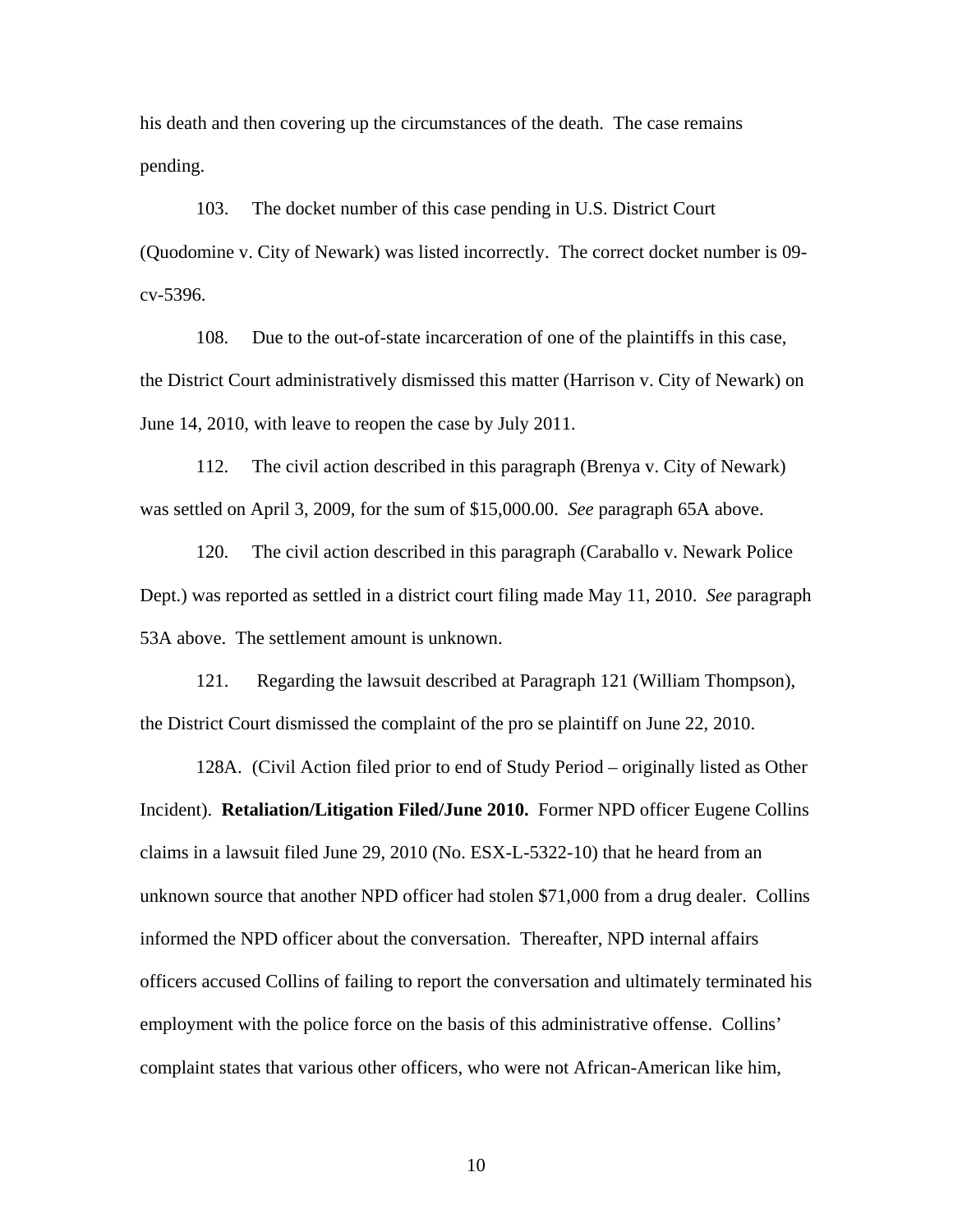received far less severe disciplinary sanctions than he did for offenses that were more serious. His civil rights suit remains pending, as does an appeal from the underlying termination decision.

128B. (Civil Action filed prior to end of Study Period – originally listed as tort claim). **Improper Discipline of Employees/Litigation Filed/June 2010.** Court records show that on June 24, 2010, the police officers who filed the tort claim described in Paragraph 178 (Taiboo Thomas, Richard Williams, Eddie Brown, Rasheem Peppers, and Horace McGloster) commenced a lawsuit against the NPD (No. L-5682-10) over the same claims made in their Notice of Tort Claim.

 128C. (New matter - Civil Action filed prior to end of Study Period). **Failure to pay compensation/Litigation Filed/June 2010.** A labor arbitrator, in an opinion rendered in May 2010, found that the NPD had violated its labor agreements by failing to pay certain detective stipends and oil and gas allowances to members of its Narcotics Enforcement Team. On June 18, 2010, the superior officers' union filed suit (No. ESX-L-4992-10) to confirm the award and receive the payments due its members.

 128D. (Civil Action filed prior to end of Study Period – originally listed as Other Incident). **Disability discrimination/Litigation filed/June 2010.** Former NPD officer John Jewell claims in a lawsuit filed June 2, 2010 (No. ESX-L-5058-10), that he suffered various on-the-job injuries as an NPD officer. Rather than allowing him to work on light duty or other modified assignment, as permitted under the relevant union contracts, the NPD wrongfully terminated him from his position. The City then failed to honor agreements made before administrative tribunals concerning his duty status. Jewell, who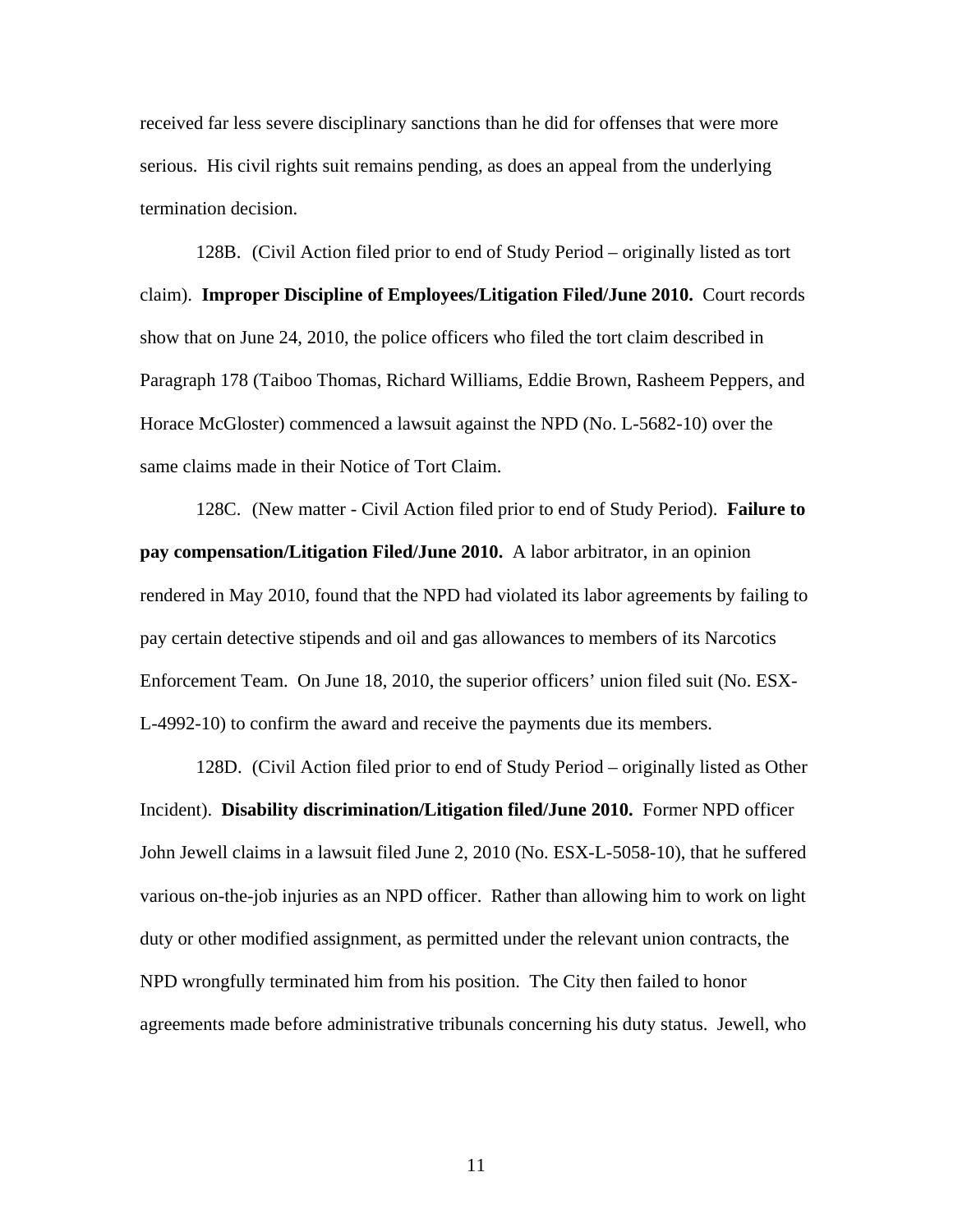is African American, states that the NPD "target[s] African-Americans for termination on a far greater basis than those of Caucasian ancestry." His lawsuit remains pending.

128E. (New matter - Civil Action filed prior to end of Study Period).

**Retaliation /Litigation filed/May 2010.** David Burgos, an NPD sergeant, alleges that he reported cheating on a civil service examination by two candidates for the rank of lieutenant. (The substance of that case appears at Paragraph 214 of the Original Petition). In retaliation for his reporting the cheating, the Police Director and several deputy chiefs and captains attempted to pressure him to drop the complaint against one of the exam cheaters. Burgos also suffered retaliation for making other reports of officer misconduct – an unauthorized pursuit in January 2009 and a neglect of duty and an unlawful search by an NPD officer in a different jurisdiction that occurred in September 2009. Burgos was humiliated and harassed by several superior officers for making these complaints, and he now suffers from a hostile working environment. Burgos commenced a whistleblower suit (No. ESX-L-4088-10) on May 20, 2010, and the case remains pending.

 139A. (New matter – Criminal charges prior to end of Study Period). **Official Misconduct, Theft, Tampering With Public Records/ April 2010.** On or about April 20, 2010, Newark special police officer Rory Palmer was arrested on charges of official misconduct, theft by deception, and tampering with public records, for claiming \$1,800 in pay for hours he was allegedly working at the public library, when in fact he was not present and working.<sup>6</sup>

<sup>6</sup> *Newark police officer Rory Palmer faces 10 years in prison for scamming \$1,800*, NEW JERSEY NEWSROOM (Apr. 20, 2010), http://www newjerseynewsroom.com/state/newark-police-officer-rorypalmer-faces-10-years-in-prison-for-scamming-1800.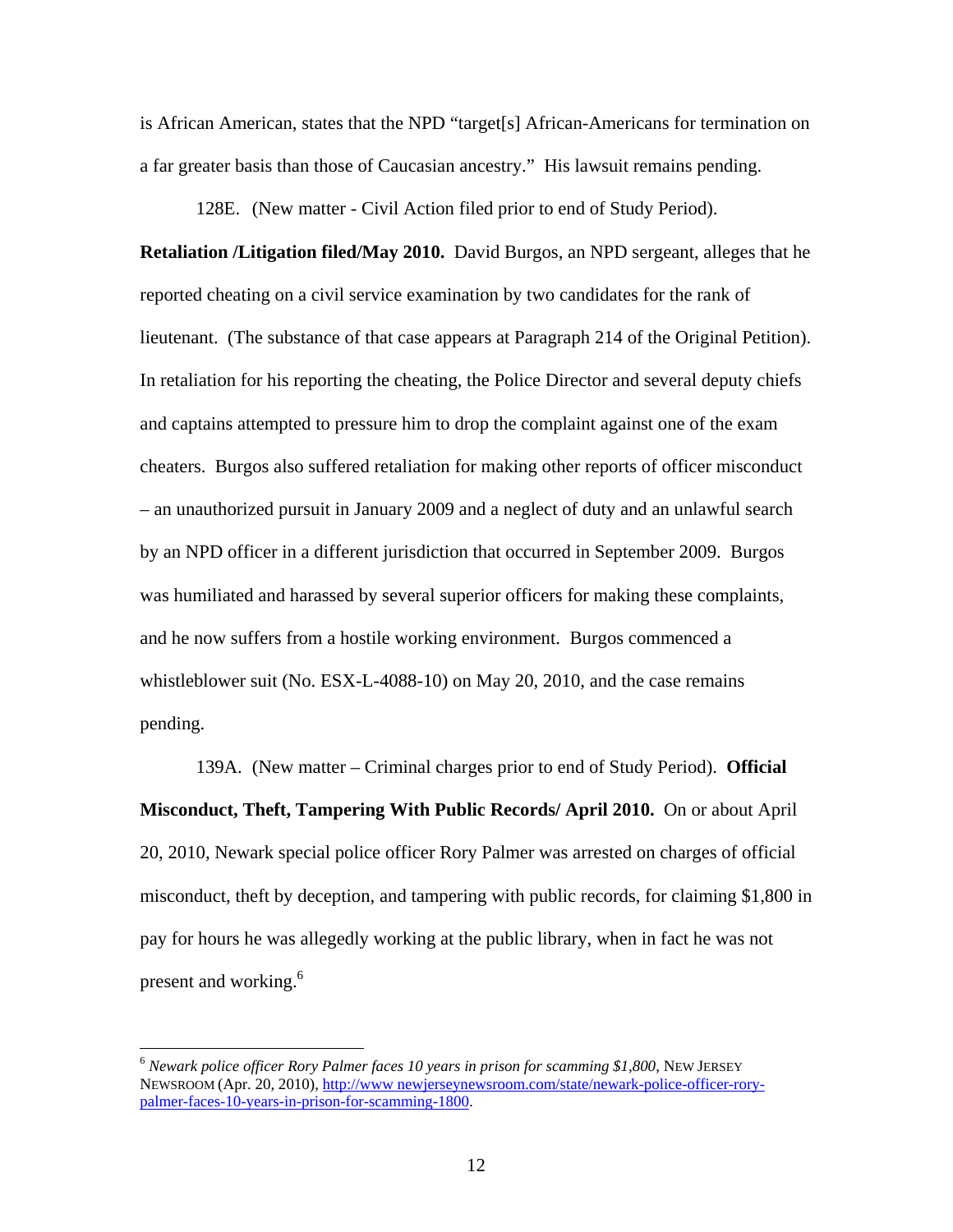178. Court records show that on June 24, 2010, the police officers who filed this tort claim commenced a lawsuit against the NPD over the same claims made in their Notice of Tort Claim. *See* paragraph 128B above.

 179. The tort claim described in paragraph 179 (Curtis Clemons) resulted in a lawsuit being filed on April 14, 2010. *See* paragraph 95E above.

 183. The tort claim described in paragraph 183 (Sharon Webb) resulted in a lawsuit being filed on May 25, 2010. *See* paragraph 95B above.

 199A. (New matter – Other Incident prior to end of Study Period). **Police shooting (nonfatal)/June 2010.** On or about June 30, 2010, near Bradley Court, an NPD officer began chasing a suspect, Muraad Mallard, believed to be involved in drug sales. Police allege that the suspect turned and pointed a "black plastic gun" at the pursuing officer. The officer then shot and injured him.<sup>7</sup>

199B. (New matter – Other Incident prior to end of Study Period). **Death in** 

**Custody/June 2010.** On or about June 22, 2010, an NPD officer shot and killed Jahad Phillips, claiming that he "ran toward a marked Newark police vehicle with a gun in his hand."<sup>8</sup> The incident occurred on South 13<sup>th</sup> Street near West Side Park. Although all police shootings are allegedly reviewed by the Essex County Prosecutor's Office, there has been no news of what, if anything, has come of this review.

201A. (New matter – Other Incident prior to end of Study Period). **Allowance of late tort claim/February 2010.** In February 2009, Anthony Konah was struck by a

7 Robin Mascarenhas, *Newark police officer shoots suspect who allegedly had black plastic gun, marijuana*, STAR-LEDGER (Jun. 30, 2010),

http://www nj.com/news/index.ssf/2010/06/newark police officer shoots s html.

<sup>8</sup> Alexi Friedman, *Authorities identify robbery suspect fatally shot by Newark police*, STAR-LEDGER (Jun. 24, 2010), http://www nj.com/news/index.ssf/2010/06/authorities identify robbery s html and *Unidentified suspect in Newark armed robbery is fatally shot during police chase*, STAR-LEDGER (Jun. 22,

<sup>2010),</sup> http://www nj.com/news/index.ssf/2010/06/unidentified suspect in newark.html.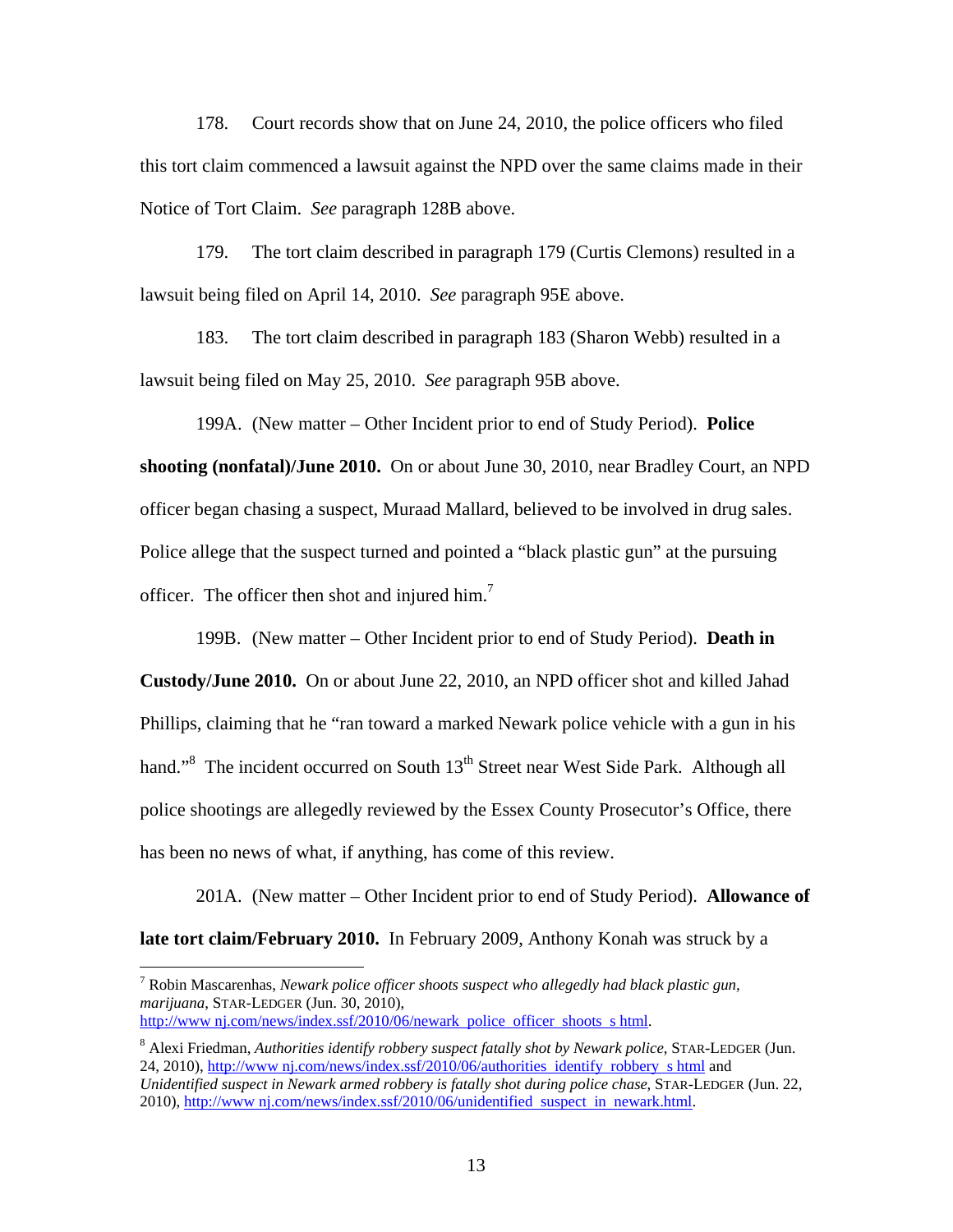vehicle being driven by NPD officer Ahmad Stuckey. The severe and painful injuries left Konah unconscious for "several months." Due to the injuries, Konah did not file a notice of tort claim within 90 days (which would ordinarily be a bar to damages claims under state law), but in February 2010, he sought permission from the court to file a late notice of claim. (No. ESX-L-962-10). On February 19, 2010, the court granted his request. On April 1, 2010, the court denied the City's motion for reconsideration seeking to bar the claim of the injured man. The City has pursued this procedural bar to Konah's claim by filing a notice of appeal on May 6, 2010.

202A. (New matter – Other Incident prior to end of Study Period). **Wrongful Termination / Dec. 2009.** NPD officer Dino D'Elia, who has founded a Newark PBA chapter (presumably in competition with the existing bargaining unit, the Fraternal Order of Police Lodge No. 12), complains that he was dismissed from the police department after sham disciplinary proceedings. After one trial board adjourned a dismissal proceeding to allow D'Elia to go on terminal leave preceding a disability retirement, another trial board was convened five days later and dismissed him. Although the decisions of the trial board are subject to review by the police director, D'Elia was handed a final notice of disciplinary action signed by the police director before the trial board even left the room at the close of the hearing.<sup>9</sup>

 202B. (New matter – Other Incident prior to end of Study Period). **Improper Search/December 2009.** In response to a motion from a federal criminal defendant, Sharod Brown, a federal judge ordered the suppression of evidence collected by the NPD

<sup>9</sup> *See* President's Message 12.17.09, *available at* http://www newarkpba.org/.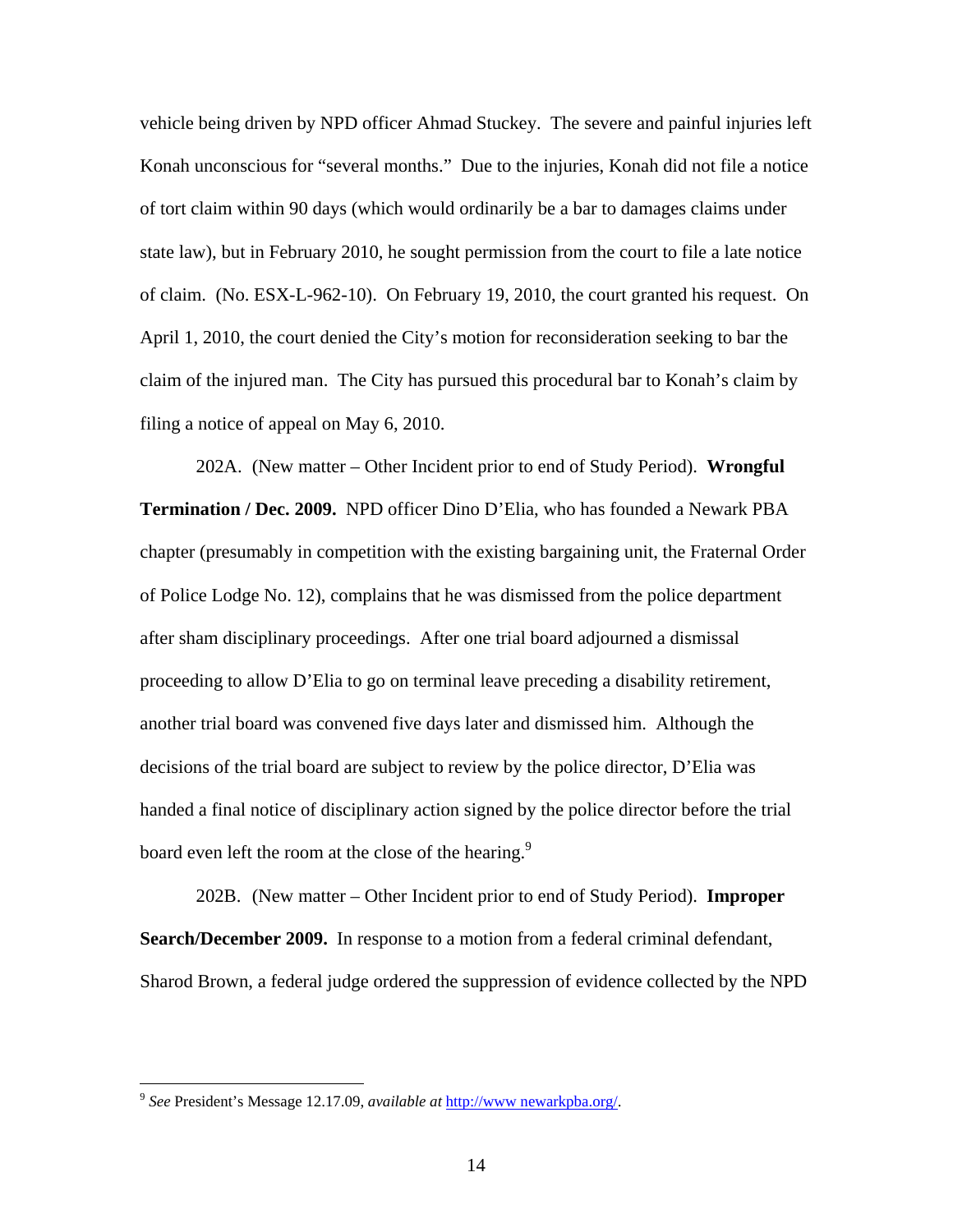during a June 2008 raid.<sup>10</sup> According to the opinion, a number of NPD and Drug Enforcement Agency (DEA) officers suspected the defendant of selling drugs from an apartment that he shared with another occupant. Eight officers assembled at the department, without having procured a warrant or indeed having "any plan" regarding their actions. The officers then "barged in" and began searching the apartment. Afterward, one of officers filled out a "consent to search form" except for the signature, folded it over so the all that the apartment's occupant could see was the signature line, and asked her to sign it, saying not that it was a consent form, but was instead to protect her children from being seized by New Jersey's child protection agency. The court found that the search was invalid and therefore suppressed the evidence.

 218. On June 2, 2010, a lawsuit was filed over this matter, which is a claim of disability discrimination and disparate treatment made by former NPD officer John Jewell. *See* paragraph 128D above.

 220. On June 29, 2010, NPD officer Eugene Collins filed a lawsuit over this matter, dealing with employment discrimination and disparate discipline. *See* paragraph 128A above.

### **II. UPDATES / CHANGES IN STATUS TO MATTERS PREVIOUSLY REPORTED, WHERE CHANGE IN STATUS OCCURRED AFTER END OF STUDY PERIOD**

62. In this case referenced in Paragraph 62 of the Original Petition and Section I, Paragraph 62 of this Amendment, City Council records show that on or about September 1, 2010, an additional \$87,500 was paid to attorneys for the police officer defendants in the case.

<u>.</u>

<sup>&</sup>lt;sup>10</sup> *United States v. Brown*, Crim. No. 08-622 (JLL) (D.N.J. slip op. filed December 30, 2009).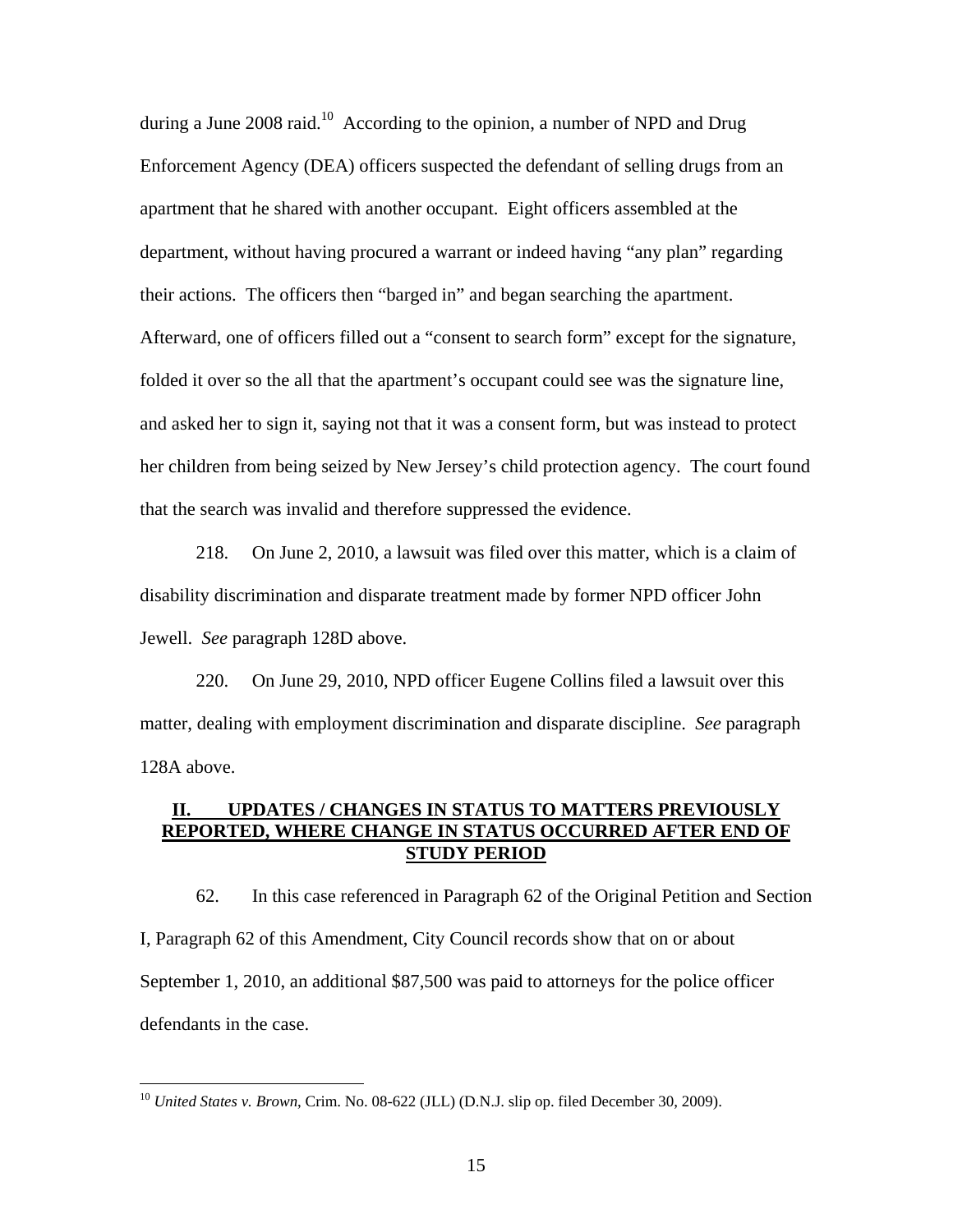116. In the lawsuit described at Paragraph 116 of the Original Petition (Rosario v. Castillo), on or about October 6, 2010, Plaintiff's counsel filed a copy of the Original Petition with the District Court as part of a discovery motion in the case. The motion remains pending.

132. Regarding the lawsuit described at paragraph 132 (Sharon Davis), the case was dismissed by the district court in an order dated September 10, 2010.

145. On September 18, 2010, the criminal charges against Vernon Parker, Kyle Bowman and Mary Louise Bailey were resolved. Parker pleaded guilty to charges that he beat a handcuffed prisoner at the Newark City Jail; sentencing is pending. The charges against Bowman and Bailey were dismissed.<sup>11</sup>

175. **Excessive Force/Litigation Filed/July 2010.** This matter, discussed as a tort claim in Paragraph 175 of the Original Petition, has resulted in a lawsuit filed after the end of the Study Period. The suit claims that on March 27, 2009, on Hawthorne Avenue, Darnell Roberts was accosted by two NPD officers, Victor Vasquez and Richard Velez, who threw plaintiff on the ground and began beating him for no reason, causing permanent injuries to Roberts. The officers then filed fabricated charges of resisting arrest and aggravated assault on a police officer. Those charges were dismissed with prejudice. Roberts filed suit on July 22, 2010 (No. ESX-L-6084-10); the case remains pending.

193. **Death in Custody/Litigation Filed/July 2010.** This matter, discussed in Paragraph 193 of the Original Petition as tort claim, has resulted in a lawsuit filed after the end of the Study Period. Francisco Taveras was shot to death by Newark Police

<sup>11</sup> *See* James Queally, *Newark police detective pleads guilty to beating handcuffed prisoner*, STAR-LEDGER (Sep. 18, 2010), http://www.nj.com/news/index.ssf/2010/09/newark police detective pleads 1 html.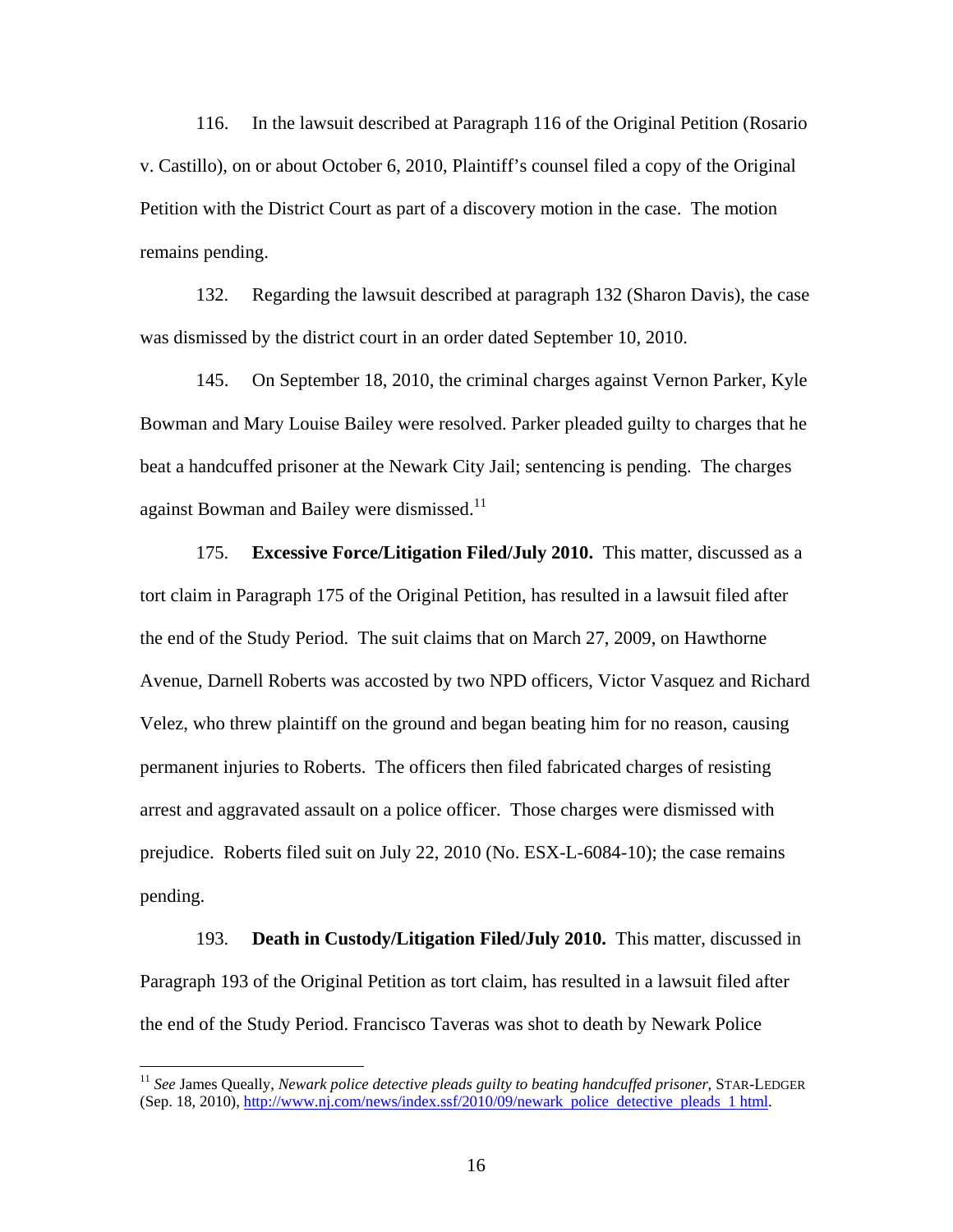Officers despite explanations and pleas from bystanders that Mr. Taveras was mentally unstable and that emergency medical service should be called. His estate filed suit against the city (No. ESX-L-5669-10) on July 9, 2010, and the case remains pending.

217. **Wrongful death/Litigation filed/July 2010.** This matter, discussed in Paragraph 217 of the Original Petition as an Other Incident, has resulted in a lawsuit filed after the end of the Study Period. The suit alleges that on July 12, 2008, an off-duty NPD detective, Mark Hulse, struck and killed a pedestrian, Joao Marques, while driving drunk and speeding, at the intersection of Market and Fleming Sts. in Newark. The detective avoided criminal charges for the incident beyond the DWI. The NPD, in a widelycriticized decision, only punished Hulse with a six-month suspension from the police force. On July 12, 2010, Marques' estate commenced suit against Hulse and others. (No. ESX-L-5765-10). The case remains pending.

### **III. NEW SIGNIFICANT EVENTS THAT OCCURRED AFTER END OF STUDY PERIOD**

All events described below occurred after the Study Period and are not updates (and are wholly separate from) any events included in the Original Petition.

1. (New matter – Civil Settlement following end of Study Period). **False** 

**Arrest and Malicious Prosecution/Settlement/October 2010/ \$300,000.** On December 27, 2005, a citizen named Ramon Guzman went to the Newark  $5<sup>th</sup>$  Precinct to make a report of lost property he had found. The officers there determined that Guzman could not read or write English. Without giving him *Miranda* warnings, an NPD detective, Douglas Marshall, asked him to sign documents that he represented were related to the lost property he was returning. In fact, Marshall presented him with numerous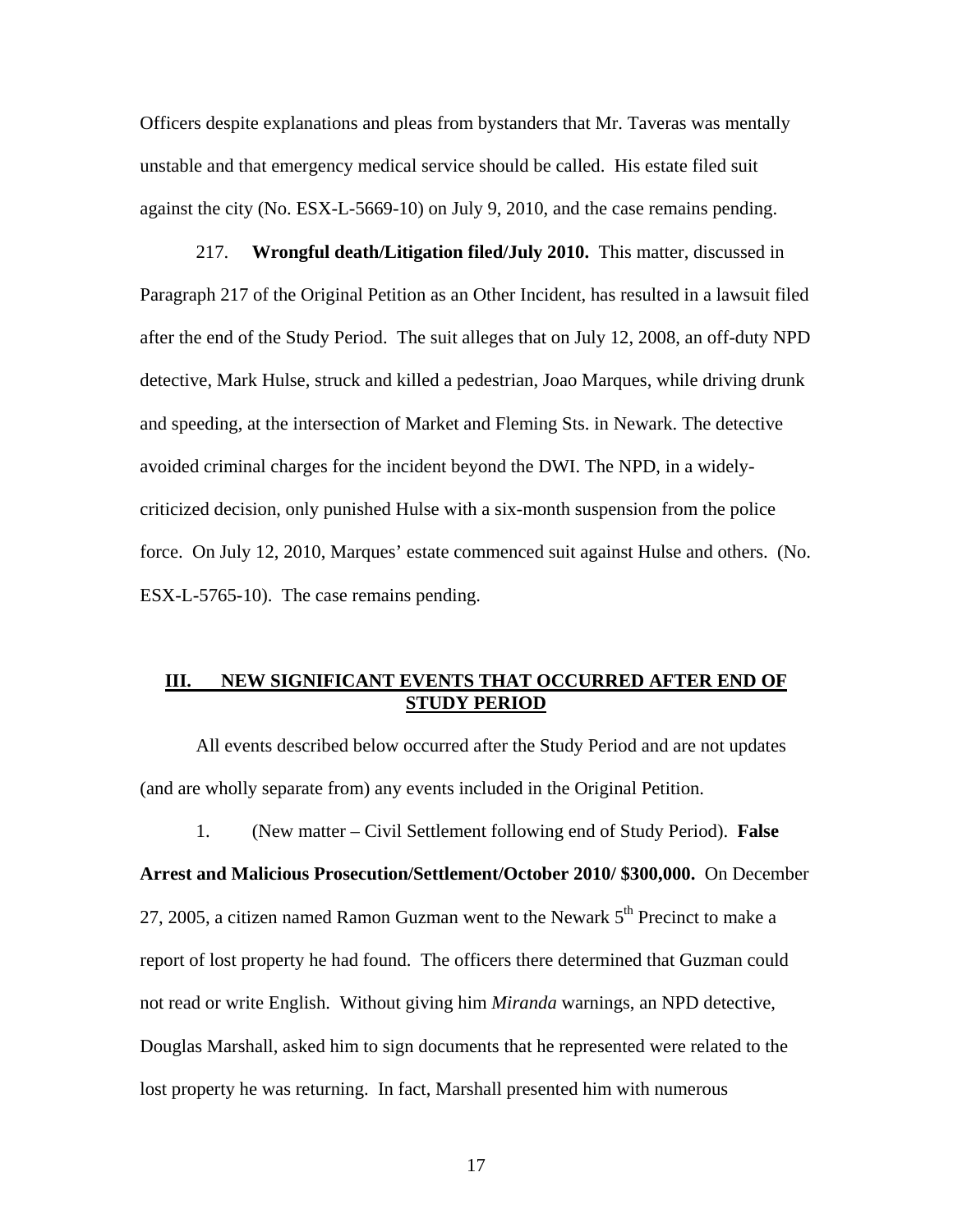documents written in English, purporting to confess to various theft crimes (including two that allegedly occurred while Guzman was jailed for an unrelated matter). On the basis of these false confessions, Marshall arrested him, and later assisted in procuring an indictment against him. For ten months, Guzman remained incarcerated for these crimes, until the Prosecutor's Office moved to have all charged against him dismissed. In December 2007, Guzman brought suit against the NPD, Marshall, and four other officers. (No. ESX-L-10077-07). On or about October 6, 2010, the case settled for \$300,000.00.

 2. (New matter – Criminal charges after end of Study Period). **Tax evasion / September 2010.** On September 17, 2010, NPD officer Leslie Wofford a/k/a Wajeedah Abu-Bakr pleaded guilty in district court to five counts of tax evasion (specifically, claiming 99 dependents on W-4 form so tax would not be withheld and then failing to pay the tax due). Although Wofford had been claiming 99 dependents for several years, NPD did nothing about these tax abuses until notified by the IRS, then did nothing when Wofford filed a new form again claiming 99 dependents. The docket number is 10-cr-618. Sentencing is pending.

 3. (New matter – Criminal charges after end of Study Period). **Tax evasion / September 2010.** On September 8, 2010, NPD officer Marion Reynolds pleaded guilty in district court to five counts of tax evasion (specifically, claiming 99 dependents on W-4 form so tax would not be withheld and then failing to pay the tax due). Although Reynolds had been claiming 99 dependents for several years, NPD did nothing about these tax abuses until notified by the IRS, then did nothing when Reynolds filed a new form again claiming 99 dependents. The docket number is 10-cr-591. Sentencing is pending.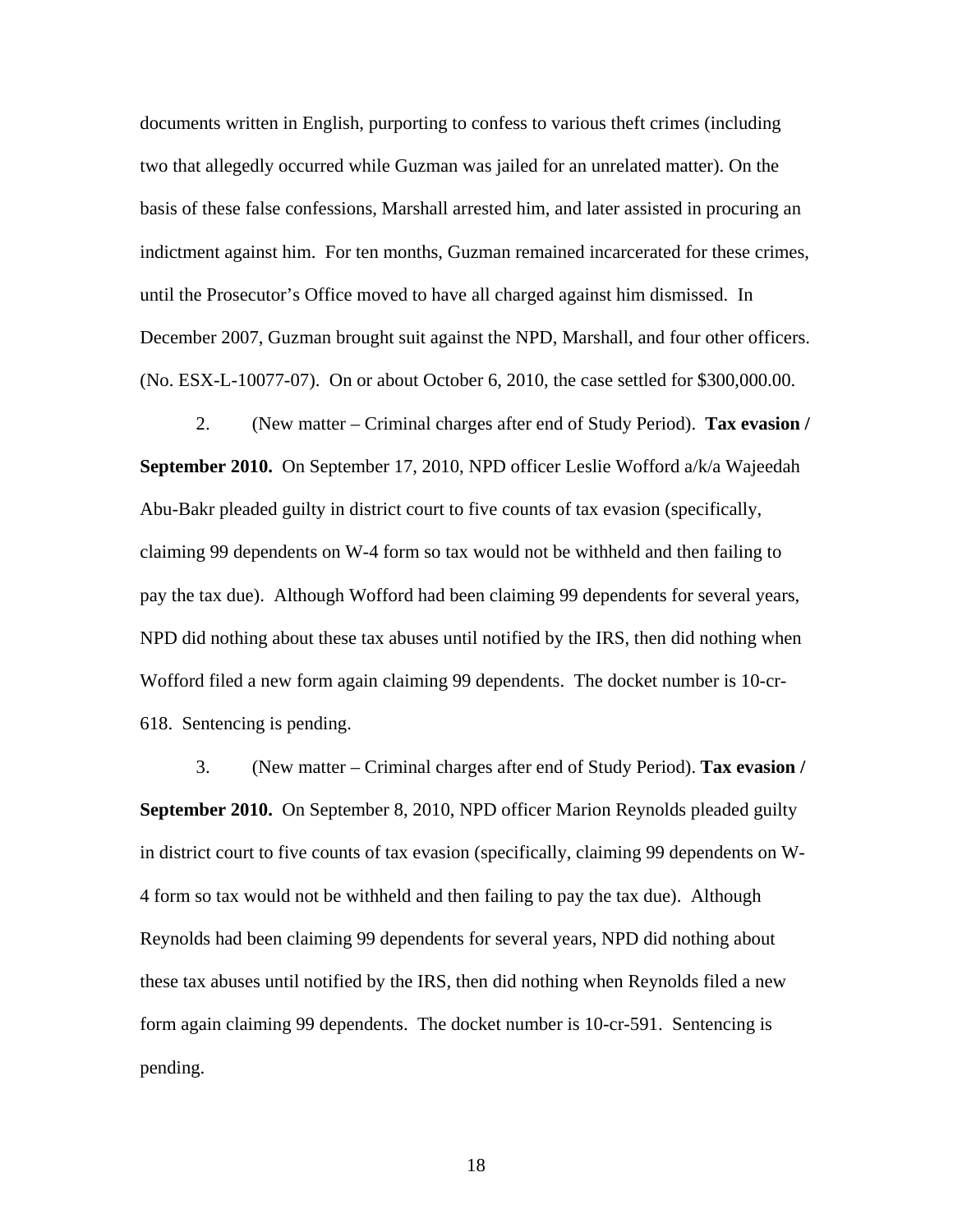4. (New matter – Other Incident after end of Study Period). **Improper Conduct/September 2010.** On September 1, 2010, [CW# 330] was riding in a vehicle at the corner of Osborne Terrace and Mapes Avenue when an officer Alvorado<sup>12</sup> and four other unknown NPD officers aggressively approached them, repeatedly used foul language in a "hostile" and "disrespectful and derogatory" manner, ordered them out of their car, threatened to send him "to jail for a crime that [he] did not commit" and falsely accused the driver of being a narcotics dealer and gang member. He then continued berating [CW # 330] with foul language and homophobic remarks. After detaining them by the car for about ten minutes, the officers had the vehicle towed.

5. (New matter – Other Incident after end of Study Period). **Death in Custody/July 2010.** On or about July 14, 2010, 2 NPD plainclothes officers shot and killed Rashaan Gilbert on Bergen St. and Mapes Avenue. Police allege that they shot at Gilbert fourteen times, hitting him six times, after he "failed to comply with the officers' repeated demands that he drop the weapon."13 If the Essex County Prosecutor's Office has reviewed the matter, there has been no news of what, if anything, has come of this review.

 $12$  Alvorado's first name is not provided in the complaint. Accordingly, it is unknown whether this is the same officer Alvorado who has been accused of false arrests and demeanor issues, as identified in Paragraph 153 and footnote 123 of the Original Petition.

<sup>13</sup> Alexi Friedman, *Hillside man is fatally shot by Newark police after allegedly brandishing a gun*, STAR-LEDGER (Jul. 14, 2010), http://www.nj.com/news/index.ssf/2010/07/hillside man is fatally shot b.html.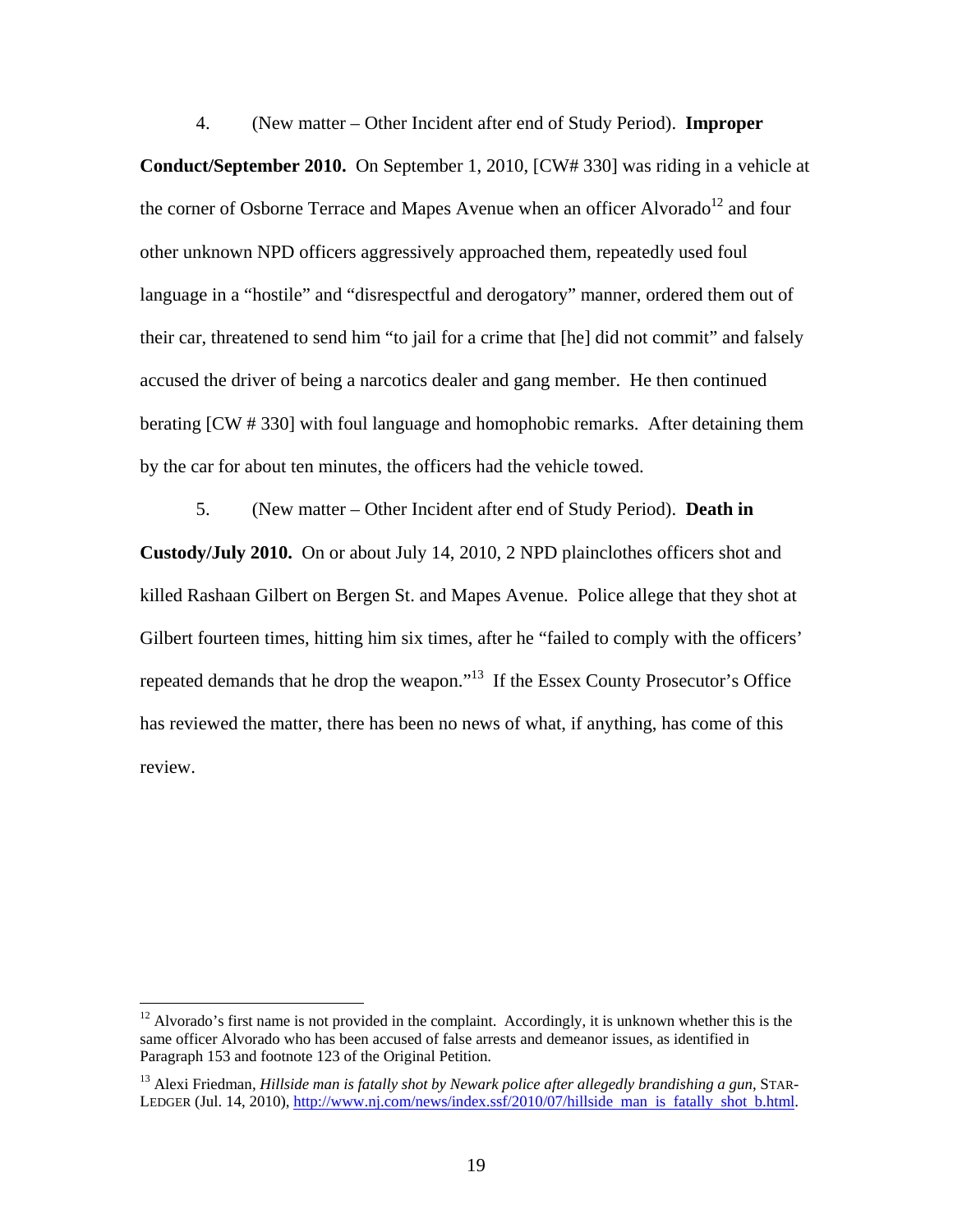### **REVISED TABLES**

The following tables contained in the Original Petition are revised as follows:

### **KNOWN LAWSUITS FILED AGAINST NPD January 1, 2008-July 1, 2010 TOTAL CASES (PENDING CASES)**

| By citizens                                       |         |
|---------------------------------------------------|---------|
| Alleging intentional misconduct (beatings, false) |         |
| arrests, theft, retaliation, etc.)                | 38 (29) |
| Alleging negligence (careless, reckless driving,  |         |
| $etc.$ )                                          | 6(4)    |
|                                                   |         |
| <b>TOTAL LAWSUITS BY CITIZENS</b>                 | 44 (33) |
|                                                   |         |
| <b>TOTAL LAWSUITS BY EMPLOYEES (race or</b>       |         |
| gender discrimination, unlawful favoritism, etc.) | 20(14)  |
|                                                   |         |
| <b>TOTAL LAWSUITS</b>                             |         |

**TABLE 1 Known lawsuits against NPD, filed January 1, 2008-July 1, 2010. The figure in parenthesis is the number of pending cases as of the end of the Study Period, whereas the first number includes all cases filed within the Study Period whether pending or concluded.** 

| KNOWN SETTLEMENTS/AWARDS FOR CLAIMS AGAINST THE NPD, |                    |                          |                     |
|------------------------------------------------------|--------------------|--------------------------|---------------------|
| <b>January 1, 2008-July 1, 2010</b>                  |                    |                          |                     |
|                                                      | Claims Resolved by | <b>Claims Where</b>      | <b>Total Amount</b> |
|                                                      | Settlement or      | <b>Resolution Amount</b> | Paid / Awarded      |
|                                                      | Otherwise          | Known                    |                     |
| <b>BY CITIZENS</b>                                   | 29                 | 25                       | \$2,102,117         |
| <b>BY EMPLOYEES</b>                                  | 13                 |                          | \$2,748,210         |
| <b>TOTAL</b>                                         | 42                 | 38                       | \$4,850,327         |

**TABLE 2 Known resolutions of claims against the NPD, by settlement or otherwise, January 1, 2008-July 1, 2008. After the end of the Study Period, Petitioners are aware of one case that settled for the sum of \$300,000.00 (but that case and settlement are not included in the table above).**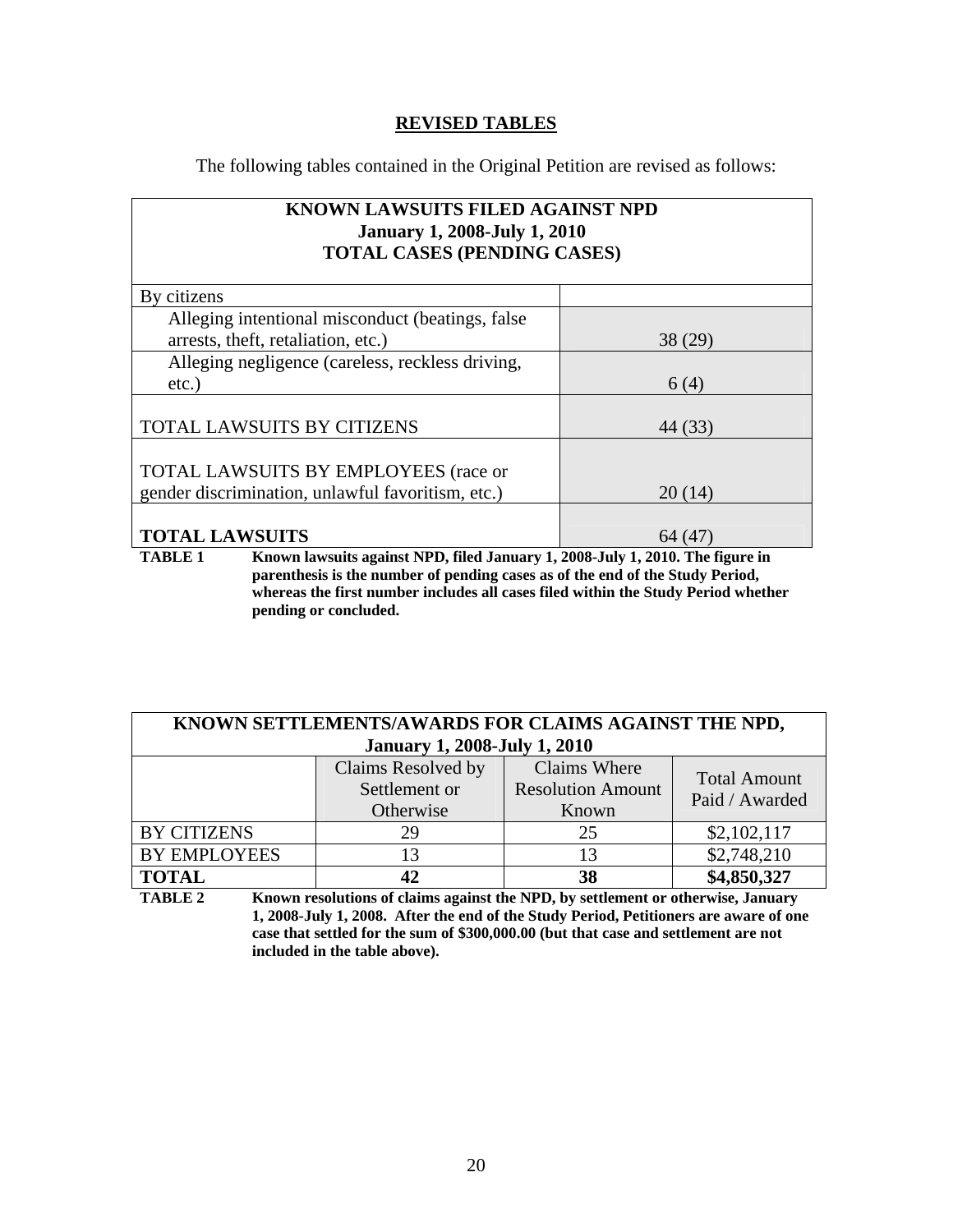| <b>CLAIM</b>                                         | <b>NUMBER OF RESOLVED CASES</b> |
|------------------------------------------------------|---------------------------------|
| <b>False Arrest</b>                                  | 13                              |
| <b>Excessive Force</b>                               | 11                              |
| Internal Affairs improprieties                       |                                 |
| <b>Improper Conduct</b>                              | 5                               |
| <b>Unlawful Search</b>                               | 4                               |
| Negligence                                           | 4                               |
| <b>Malicious Prosecution</b>                         | 4                               |
| Death in Custody                                     | っ                               |
| Bribery/Attempted Bribery                            |                                 |
| <b>Planting Evidence</b>                             |                                 |
| Mistreatment of Journalist                           |                                 |
| Total number of settled cases                        |                                 |
| (Note: several kinds of claims can be asserted in a  |                                 |
| single case, so individual claim types do not add up | 29                              |
| to total number of cases)                            |                                 |
| Total cases where settlement amount                  |                                 |
| known                                                | 25                              |
|                                                      |                                 |

### **CLAIMS MADE IN CITIZENS' LAWSUITS AGAINST NPD RESOLVED JANUARY 1, 2008-JULY 1, 2010**

## **Total dollar value of known resolutions** \$2,102,117<br> **TABLE 5** Claims made in citizens' lawsuits against NPD which were settled on the Settle of the Settle of the Settle of the Settle of the Settle of the Settle of the Se

Claims made in citizens' lawsuits against NPD which were settled or resolved **January 1, 2008-July 1, 2010. In addition to these resolutions (most of which are settlements), three cases were dismissed by the Court on motions by the defense. After the end of the Study Period, another case, alleging false arrest and malicious prosecution, was settled for \$300,000 (but that case and settlement are not included in the table above).**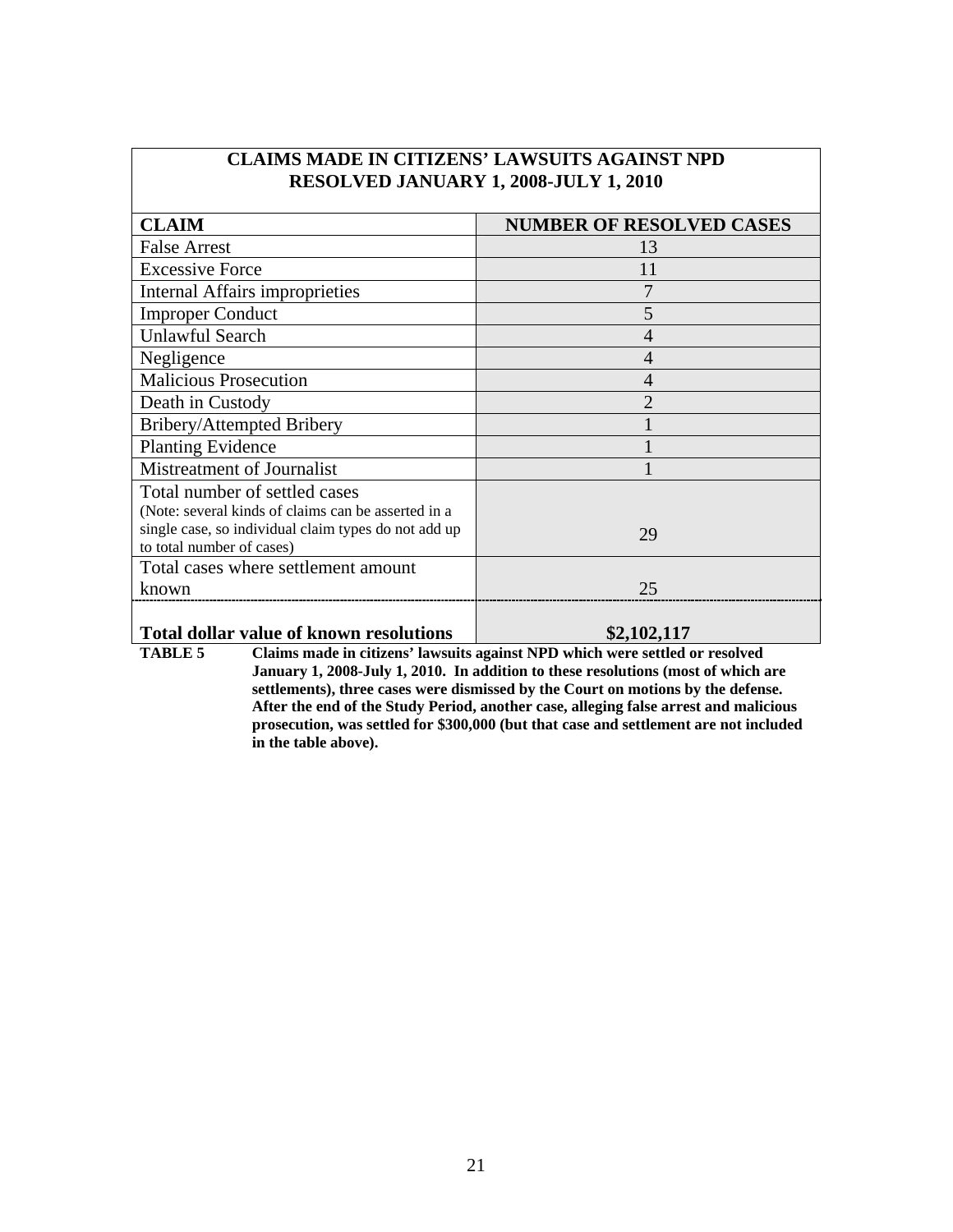| <b>RESOLVED JANUARY 1, 2008-JULY 1, 2010</b>                                                                                                                                   |                                 |
|--------------------------------------------------------------------------------------------------------------------------------------------------------------------------------|---------------------------------|
| <b>CLAIM</b>                                                                                                                                                                   | <b>NUMBER OF RESOLVED CASES</b> |
| Retaliation                                                                                                                                                                    | 8                               |
| Discrimination                                                                                                                                                                 | 5                               |
| Harassment                                                                                                                                                                     | 3                               |
| Assault                                                                                                                                                                        | $\overline{2}$                  |
| Abuse of Subpoena                                                                                                                                                              | $\mathcal{D}_{\mathcal{A}}$     |
| Overtime                                                                                                                                                                       |                                 |
| Other                                                                                                                                                                          | $\mathfrak{D}$                  |
| Total number of resolved cases<br>(Note: several kinds of claims can be)<br>asserted in a single case, so individual<br>claim types do not add up to total number<br>of cases) | 13                              |
| Total cases where resolution amount<br>known                                                                                                                                   | 13                              |
| <b>Total dollar value of known resolutions</b>                                                                                                                                 | \$2,748,210                     |

# **CLAIMS MADE IN EMPLOYEES' LAWSUITS AGAINST NPD**

 $\overline{\phantom{a}}$ 

 $\overline{\phantom{a}}$ 

**TABLE 6 Claims made in employees' lawsuits against NPD which were settled or resolved January 1, 2008-July 1, 2010**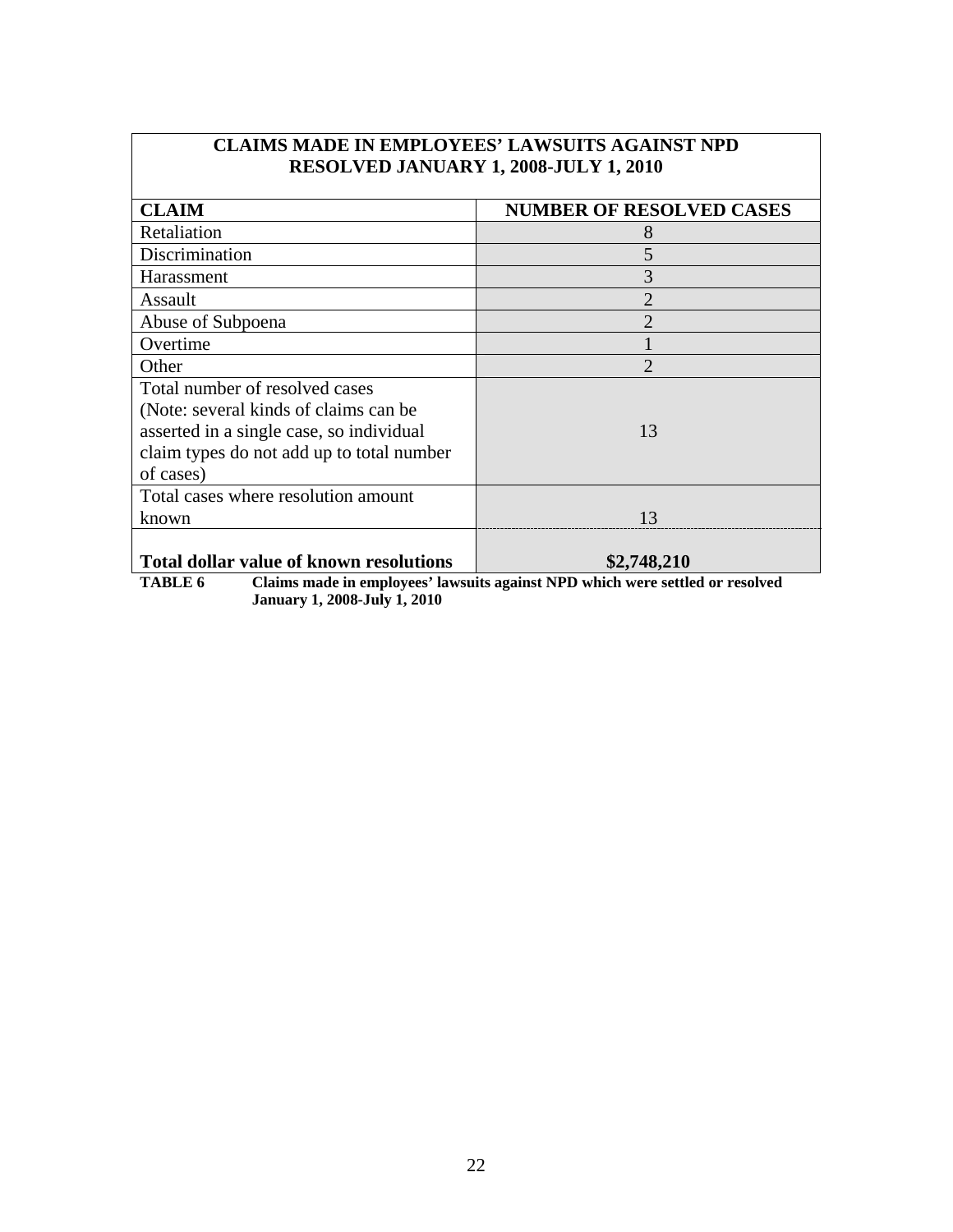| JANUARY 1, 2008-JULY 1, 2010              |                                |  |
|-------------------------------------------|--------------------------------|--|
| <b>CLAIM</b>                              | <b>NUMBER OF PENDING CASES</b> |  |
| <b>Excessive Force</b>                    | 14                             |  |
| <b>False Arrest</b>                       | 12                             |  |
| <b>Malicious Prosecution</b>              | 6                              |  |
| Negligence                                | 5                              |  |
| Internal Affairs improprieties            | 4                              |  |
| Death in Custody/Wrongful death           | 4                              |  |
| Discrimination                            | 4                              |  |
| <b>Unlawful Search</b>                    |                                |  |
| <b>Planting Evidence</b>                  |                                |  |
| Mistreatment of Journalist                |                                |  |
| Other/Unknown                             | 10                             |  |
| Total number of cases                     |                                |  |
| (Note: several kinds of claims can be)    |                                |  |
| asserted in a single case, so individual  | 33                             |  |
| claim types do not add up to total number |                                |  |
| of cases)                                 |                                |  |

**CLAIMS MADE IN PENDING CITIZENS' LAWSUITS AGAINST NPD JANUARY 1, 2008-JULY 1, 2010** 

**TABLE 7 Claims made in citizens' lawsuits against NPD filed January 1, 2008-July 1, 2010, and which were pending as of July 1, 2010. After July 1, 2010, there have been three cases filed, one alleging excessive force, another alleging wrongful death, and another alleging death in custody. One of those cases was dismissed after the close of the Study Period (but that dismissal is not reflected in the table above).**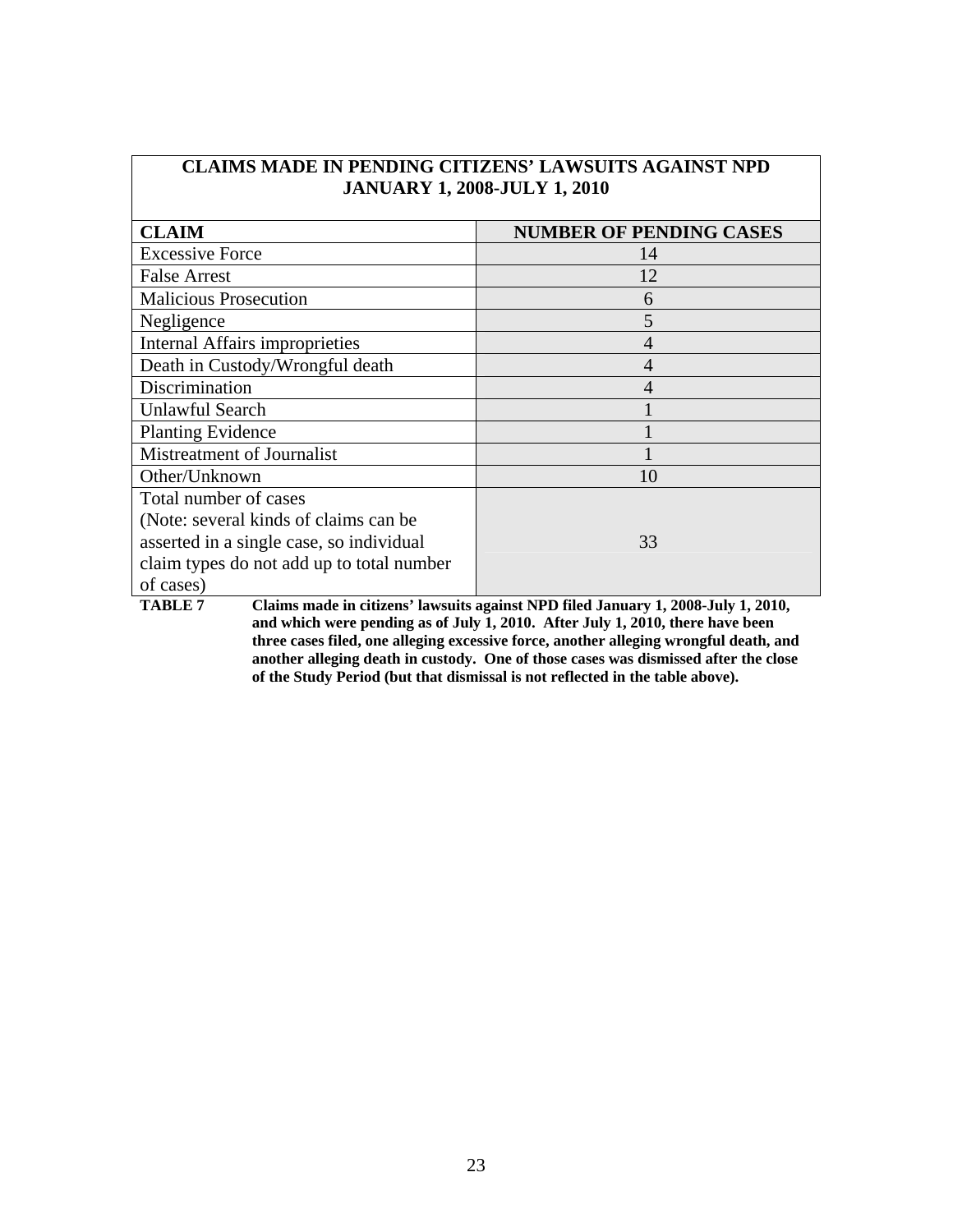### **CLAIMS MADE IN PENDING EMPLOYEES' LAWSUITS AGAINST NPD JANUARY 1, 2008-JULY 1, 2010**

|                                                      | <b>NUMBER OF PENDING CASES</b> |
|------------------------------------------------------|--------------------------------|
| Discrimination                                       |                                |
| Retaliation                                          |                                |
| Favoritism                                           |                                |
| Other                                                |                                |
| Total number of cases                                |                                |
| (Note: several kinds of claims can be asserted in a  |                                |
| single case, so individual claim types do not add up | $\mathsf{I}4$                  |
| to total number of cases)                            |                                |

**TABLE 8 Claims made in employees' lawsuits against NPD filed January 1, 2008-July 1, 2010, and which were pending as of July 1, 2010. One of these case was dismissed in September 2010, i.e., after the end of the Study Period (but that fact is not reflected in the table above). This data includes the cases described in this Section as well as the pending cases described in footnotes 64 and 65 of the Original Petition.** 

### **CRIMINAL CHARGES FILED AGAINST NPD OFFICERS JANUARY 1, 2008-JULY 1, 2010**

| <b>ACCUSATION</b>                           | <b>NUMBER OF OFFICERS INVOLVED</b> |
|---------------------------------------------|------------------------------------|
| <b>Official Misconduct</b>                  | 8                                  |
| <b>Aggravated Assault or Assault</b>        |                                    |
| <b>Making False Statements</b>              | $\overline{2}$                     |
| Kidnapping                                  |                                    |
| Extortion                                   |                                    |
| <b>Obstruction of Justice</b>               |                                    |
| <b>Sexual Assault</b>                       |                                    |
| Other                                       | 5                                  |
| Total number of involved officers           |                                    |
| (Note: several kinds of offenses or counts) |                                    |
| can be asserted in a single case, so        | 14                                 |
| individual offense types do not add up to   |                                    |
| total number of officers involved)          |                                    |

**TABLE 9 Criminal charges against NPD officers, January 1, 2008-July 1, 2010. Since the end of the Study Period, two NPD officers have been charged with tax evasion (although that fact is not reflected in the table above). In addition, charges against two of the officers listed above were dismissed.** *See* **Section II, Paragraph 145 of the Amendment.**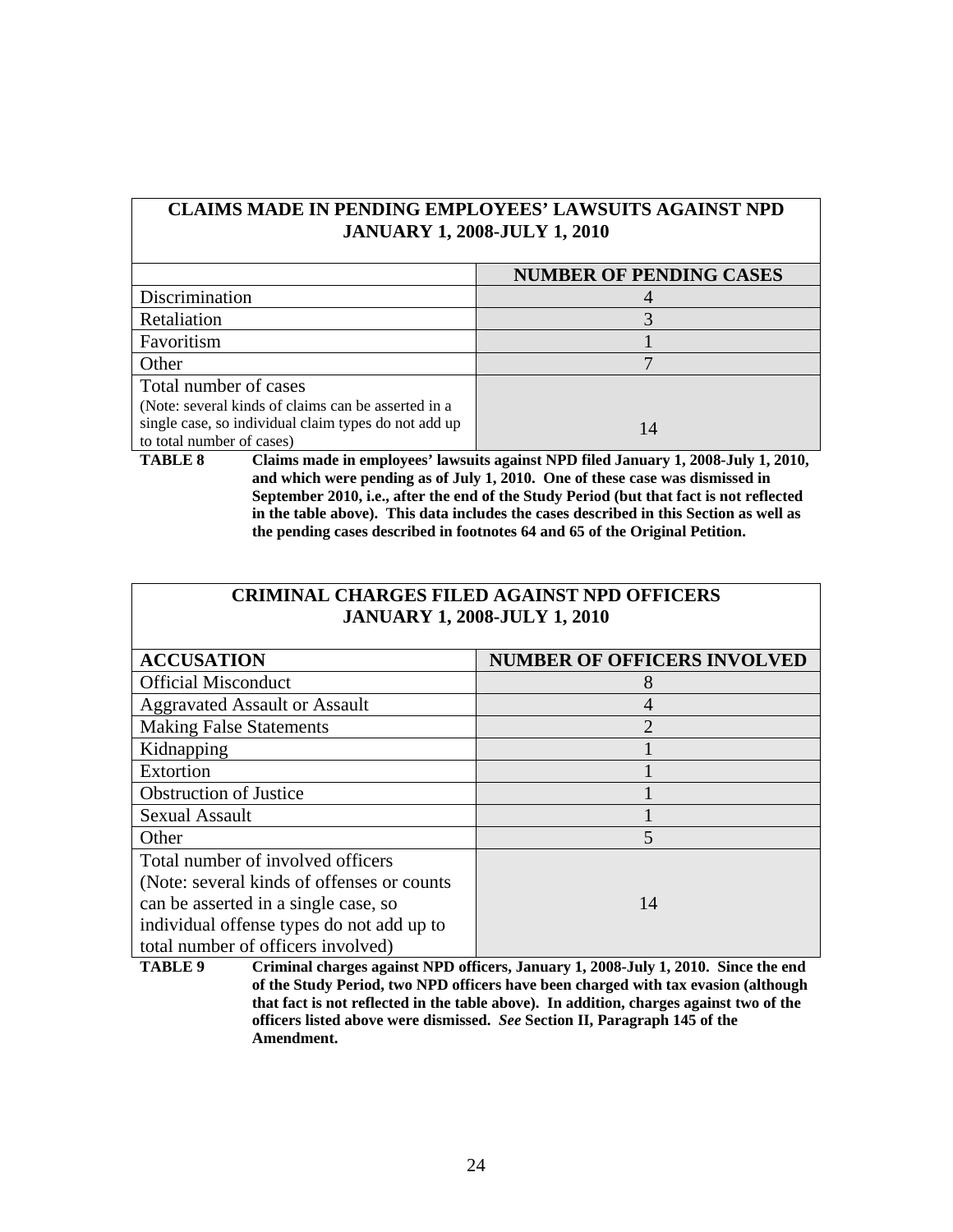### **CLAIMS MADE IN NOTICE OF TORT CLAIMS FILED AGAINST NPD JANUARY 1, 2008-JULY 1, 2010**

| <b>CLAIM</b>                                           | <b>NUMBER OF CLAIMS FILED</b> |
|--------------------------------------------------------|-------------------------------|
| <b>Excessive Force</b>                                 | 22                            |
| <b>False Arrest</b>                                    | 20                            |
| <b>Improper Conduct</b>                                | 10                            |
| Negligence                                             | 6                             |
| <b>Unlawful Search</b>                                 |                               |
| <b>Malicious Prosecution</b>                           | $\mathcal{D}_{\mathcal{L}}$   |
| Other/Unknown                                          |                               |
| Total number of cases                                  |                               |
| (Note: several kinds of claims can be asserted in a    |                               |
| single notice of tort claim, so individual claim types | 45                            |
| do not add up to total number of cases)                |                               |

**TABLE 10 Claims made in notices of tort claims filed against NPD or its officers, January 1, 2008-July 1, 2010. Excludes tort claims that developed into civil litigation or criminal charges before July 1, 2010, which are discussed elsewhere in the Petition and the Amendment.** 

### **OTHER CLAIMS OF MISCONDUCT AGAINST NPD NOT OTHERWISE MENTIONED, JANUARY 1, 2008-JULY 1, 2010**

|                                                     | <b>NUMBER OF CLAIMS MADE</b> |
|-----------------------------------------------------|------------------------------|
| Unlawful Search                                     |                              |
| Discrimination                                      | 3                            |
| <b>Internal Affairs improprieties</b>               | 3                            |
| <b>Excessive Force</b>                              | $\overline{2}$               |
| <b>Improper Conduct</b>                             | $\overline{2}$               |
| <b>Malicious Prosecution</b>                        |                              |
| Death in Custody                                    | 3                            |
| Other/Unknown                                       | 14                           |
| Total number of cases                               |                              |
| (Note: several kinds of claims can be asserted in a |                              |
| single misconduct report, so individual claim types | 23                           |
| do not add up to total number of cases)             |                              |

**TABLE 11 Claims of NPD Misconduct Not Otherwise Mentioned, January 1, 2008-July 1, 2010. Since the end of the Study Period, Petitioner has become aware of 1 disclosable complaint for improper conduct and 1 disclosable complaint for wrongful death.**